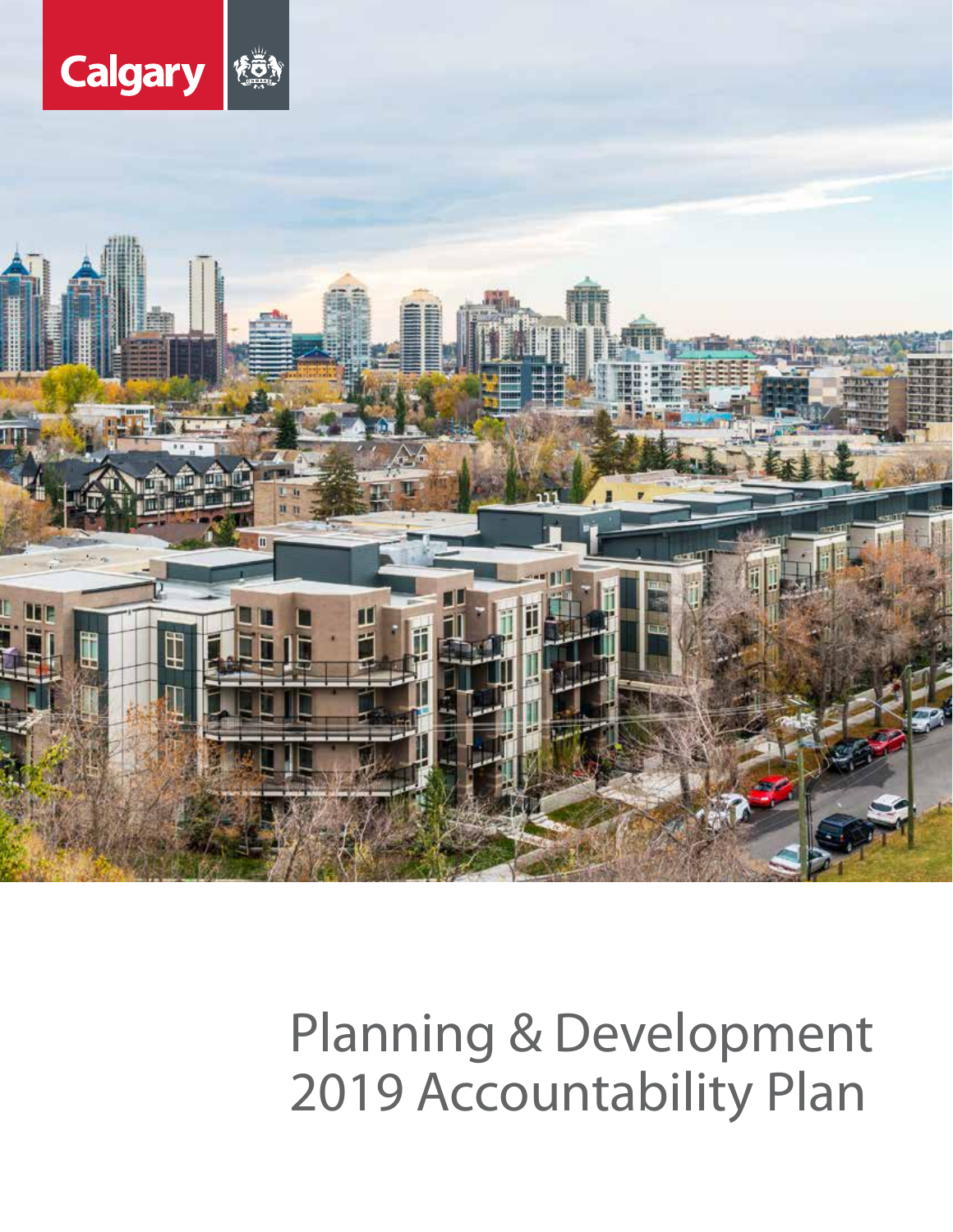#### **Publishing Information**

**Title** Planning & Development Accountability Plan

**Author**  The City of Calgary

**Status Updated Q3 2019**

#### **Additional Copies**

Message from the General Manager.... Messages from the Directors ..... Executive Summary Planning & Develop Department organi:

#### **Our Services**

The City of Calgary Records & Information Management (RIM) Inspection & Permit Services P.O. Box 2100, Station M, Mail Code: 8115 Calgary, AB T2P 2M5

**Phone** 311 or outside of Calgary 403-268-2489

**Fax** 403-268-4615

#### **calgary.ca**

19-00618182

# Table of contents

#### Introduction

4

| Planning & Development           |  |
|----------------------------------|--|
|                                  |  |
|                                  |  |
| <b>Our Services</b><br>12        |  |
| City Planning & Policy           |  |
|                                  |  |
| Development Approvals            |  |
|                                  |  |
| <b>Building Safety</b>           |  |
|                                  |  |
|                                  |  |
| <b>Our Focus Areas</b><br>18     |  |
| Customer Service                 |  |
|                                  |  |
| People & Culture                 |  |
|                                  |  |
| Projects Oversight Committee  22 |  |
| <b>Financial Governance</b>      |  |

| $\overline{4}$ | <b>Our Approvals Continuum:</b>        | 28 |
|----------------|----------------------------------------|----|
|                |                                        |    |
| 4              | Linking to our Approvals Continuum  30 |    |
| 5              |                                        |    |
| 6              | <b>Our City</b>                        | 32 |
|                | Current State and Economic Outlook 32  |    |
| 8              | Planning & Development                 |    |
| 10             |                                        |    |
| 12             | <b>Appendices</b>                      | 36 |
|                |                                        |    |
| 12             |                                        |    |
|                |                                        |    |

Customer Service People & Culture Projects Oversight Financial Governance Oversight Committee ............................................ 24 Accountability Committee................................... 26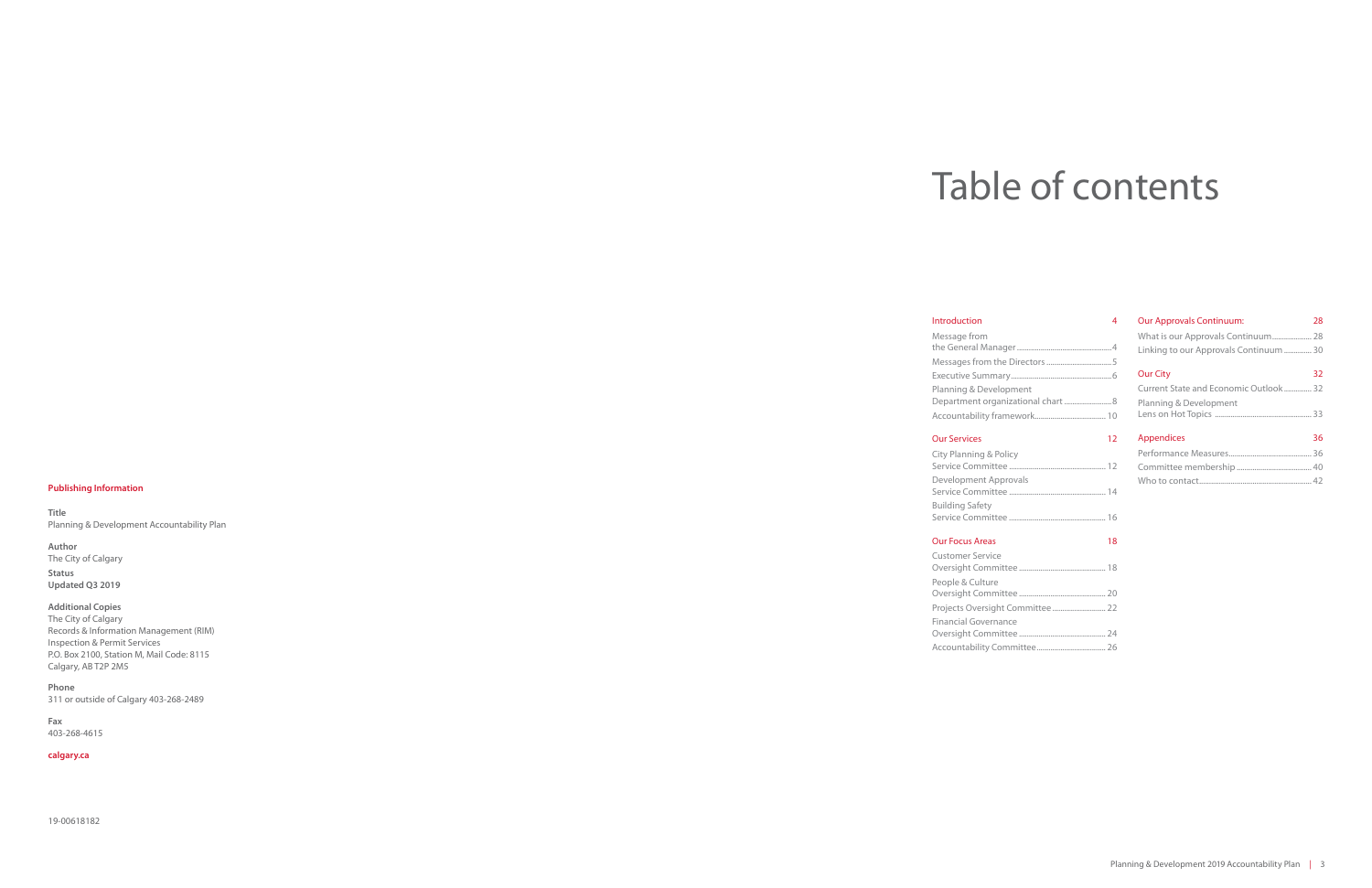## Message from the General Manager

We are pleased to present our 2019 Planning & Development Accountability Plan. Its primary purpose is to communicate our goals and objectives for 2019 and outline our internal processes to help make them successful.

This plan is how Planning & Development will deliver the One Calgary 2019-2022 service plan and budget that was approved by Council, it also lays out the policies and culture that guide us in our work.

The overall goals of Planning & Development are to ensure that the Municipal Development Plan and Calgary Transportation Plan visions are advanced, development is realized and buildings are safe. To enable getting to these outcomes, we provide three services, which are City Planning & Policy, Development Approvals, and Building Safety.

At the core of our successes is a focus on service delivery for our customers and citizens. Our customers success is our success, we want to make sure that the work we are doing is enabling a smart and healthy development environment and not hindering it. This approach is part of our corporate culture and is part of how we deliver our services.

Our services are delivered through our team of approximately 535 Planning & Development staff, and complemented by 200 corporate approvals team staff.

Planning & Development plays a key role in facilitating the ongoing building of our great city. We set the foundation for the future of the city and help guide the continuous changes we see every year. Our work is connected to every part of the corporation, because "Planning is leading".

This requires applying exceptional planning, in both developing and re-developing areas, as well as working with developers, builders and homeowners.

We want you to see how your work contributes to the key result areas, and how you can be a part of delivering excellent customer service.

I encourage you to review this plan as a reference point for how your work contributes to and is part of the services we provide as a department, and the outcomes, towards which we're all working. We look forward to all the great work we'll do together in 2019.

> Stuart Dalgleish, Planning and Development









## Messages from the Directors



Stuart Dalgleish Planning & Development General Manager



Josh White Director Calgary Approvals Coordination

"Calgary Approvals Coordination oversees the approvals process across the land development continuum. We also mange the technical, financial and contractual obligations related to new public infrastructure and new land development projects. Our team supports approvals staff to realize high-quality developments while working closely with our customers, industry groups and communities. These relationships serve to identify opportunities to improve Planning & Development's service offerings through process improvements, enhanced staff training, and driving our department's customer centric culture forward."



Matthias Tita Director Calgary Growth Strategies

"Calgary Growth Strategies is responsible for developing the long-term vision for land use planning, and building the tools to implement this vision. This includes providing expertise and information on land, housing and population to enable the growth and long-term sustainability of our city, as well as overseeing departmental strategy. Calgary Growth Strategies has a leading role in the City Planning & Policy service to set, implement, and monitor city-wide land use plans, regulations and funding frameworks in partnership with internal and external stakeholders."



Debra Hamilton Director Community Planning



"Community Planning is focused on achieving the corporate goals of the Municipal Development Plan and Calgary Transportation Plan through policy development, application reviews and approvals. Our work is customer-focused and we pride ourselves on our interactions with our partners, stakeholders and the people who call Calgary home. We are aiming high and growing smart to make Calgary a place where people love to live, work and play."

Brenda Desjardins Director Calgary Building Services "Calgary Building Services is the initial point of contact for many Planning & Development services - including applications, permits, business licences and inspections. We support customers and offer guidance in-person, over the phone and online. Calgary Building Services uses an outcome-based approach to educate our customers about the requirements for safe and approved development, building use and occupancy. Through industry committees and working groups, Calgary Building Services also advocates for changes to legislation on building codes, both provincially and nationally. Calgary Building Services invests in service improvement initiatives that deliver the right solutions to meet the needs and expectations of Calgarians."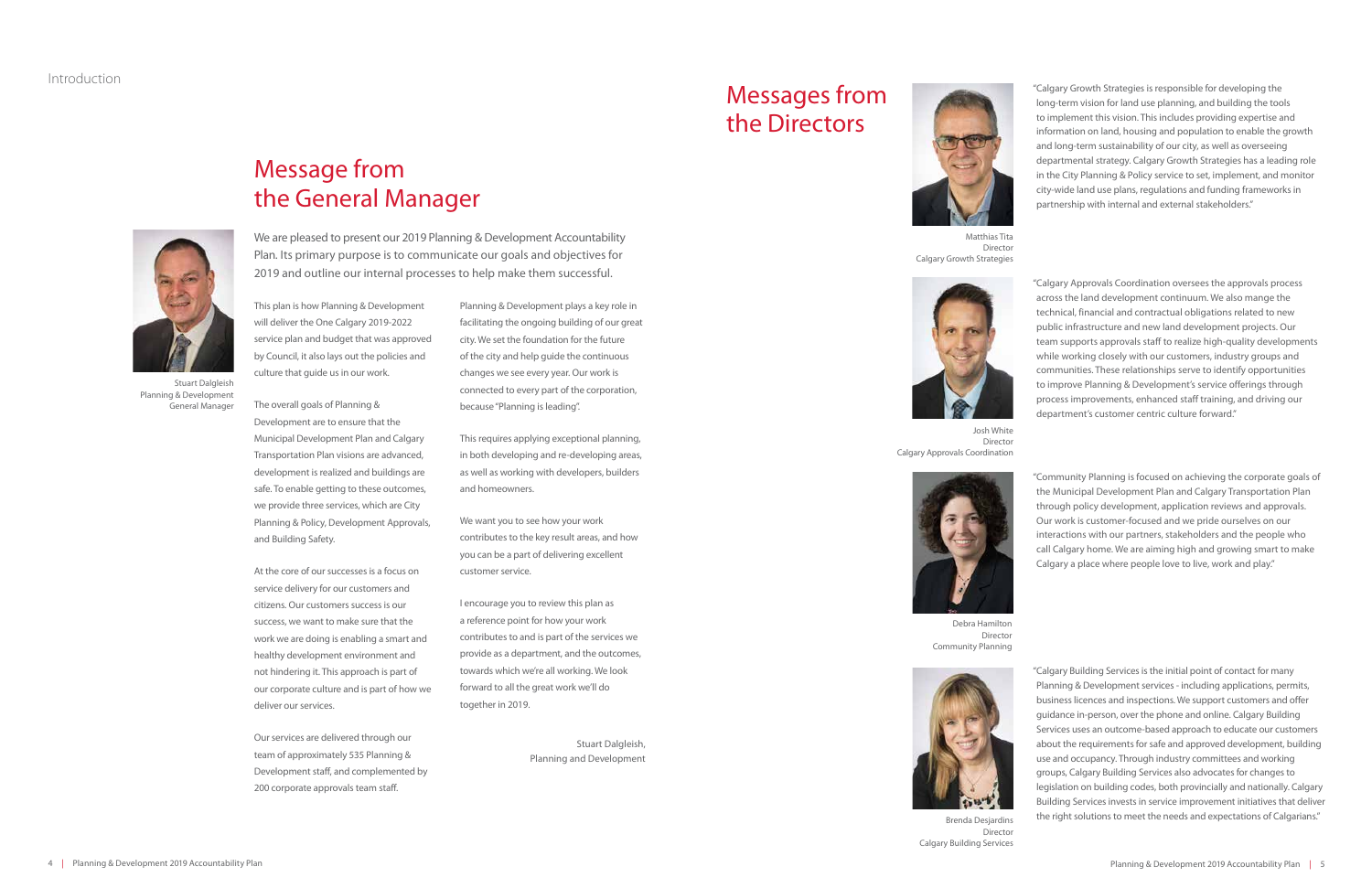## Executive Summary

The 2019 Planning & Development Accountability Plan aims to provide an internal view of how the Planning & Development department governs and manages its business, which ultimately provides value to Calgarians. While this plan is designed to be a reference and information tool for Planning & Development staff, it is published externally to align with our focus on transparency.

Through The City's 2015-2018 Action Plan business cycle, Planning & Development has been through a journey of very intentional changes in both our focus and how we manage our business. We have advanced our understanding of what drives our business, streamlined efficiencies, and continued to focus on making life better for Calgarians. Annual highlights of our Planning & Development journey are:

**2015:** Calgary Building Services zero-based review identified and realized efficiencies, and created a customer journey map.

**2016:** Calgary Approvals Coordination business unit formed and developed a targeted approach to customer service throughout the approvals process.

**2017:** The initial accountability framework was introduced and consisted of six committees. Courses on customer centric training, mastering the approvals continuum and Corporate Planning Applications Group delivered.

**2018:** Accountability framework enhanced with additional committees on people and culture and financial governance. 2019- 2022 service plans and budgets created.

The culmination of this journey to date can be demonstrated through the One Calgary 2019-2022 budget and planning process, which presented The City's budget in 61 unique services provided to Calgarians. Planning & Development owns three of these services which are: City Planning & Policy, Development Approvals, and Building Safety. Leveraging the departmental focus and progress made over the last few years, Planning & Development developed and presented our 2019-2022 One Calgary service plans & budgets which can be found on **calgary.ca/onecalgary**

### Our key result areas

Planning & Development has defined three key result areas that help us ensure our services are aligned, managed within budget, and resourced appropriately. Everything we do is focused on, and moves us closer to, achieving our key result areas.

#### **Our Mission**



#### **Results**

We strive everyday to achieve three key results



#### **Enablers**

We have the foundation in place to achieve these results

श्वीक्षि

Effective and collaborative department that supports achievement of quality development

**Municipal Development Plan/Calgary Transportation Plan vision is advanced**



- Advance the long-term vision of the Municipal Development Plan and the Calgary Transportation Plan.
- Create policy to guide decisions regarding applications to build, develop, and redevelop.
- Provide clarity to ensure development proceeds in a coordinated manner.
- Shape Calgary based on how citizens want our city to look, function and grow.
- Review applications (can include subdivision of land, land use bylaw, development permits, etc.) and provide customers with a decision in a timely manner.

 $\lfloor \ln n \rfloor$ 

- Apply City policy and bylaws to application review and ensure building plans are prepared to meet Alberta Building Code.
- Work with applicants through the entire review process where key decisionmakers (Development Authority, Calgary Planning Commission, and Council) give the final approval.
- Ensure compliance with regulations that govern building, use and occupancy.
- Govern compliance to Alberta Safety Codes, and trade-specific codes (building, electrical, and plumbing and gas).
- Review building construction to ensure compliance with Alberta's Safety Codes Act.

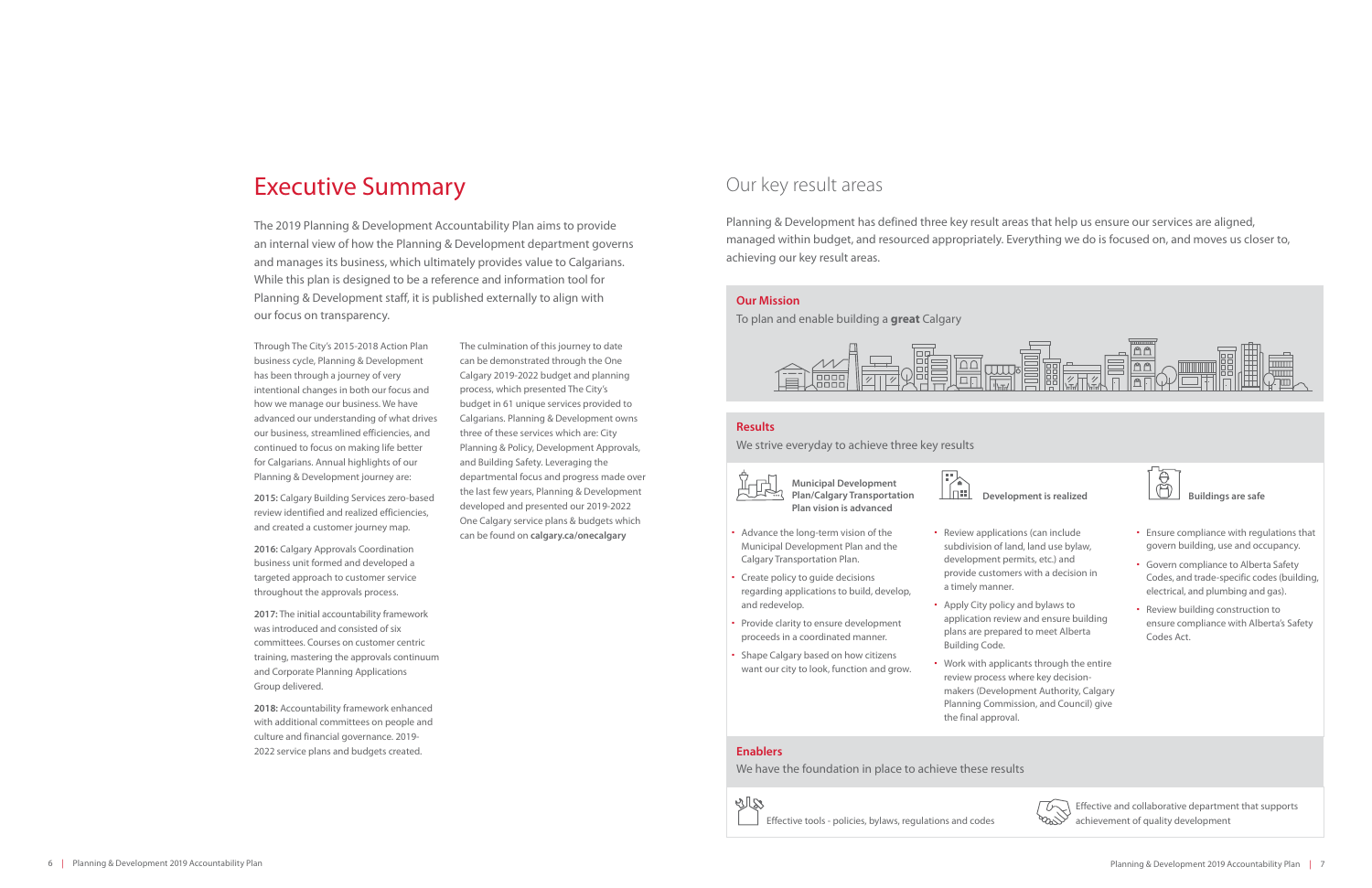#### **Development Applications & Licensing Services**

- -O Application & Inquiries
- -O Application Processing
	-
- -O Record & Information Management
	-
	-
- -O Business Improvements
	-
- **Development Approvals & Building Safety** 
	-
	- :..... Plans Examination
		-
	- ... Development
		-
	- ..... Plumbing & Gas
	- ..... Electrical
	- i..... Mechanical
	- -O Safety Response



O Section

## Planning & Development Department organizational chart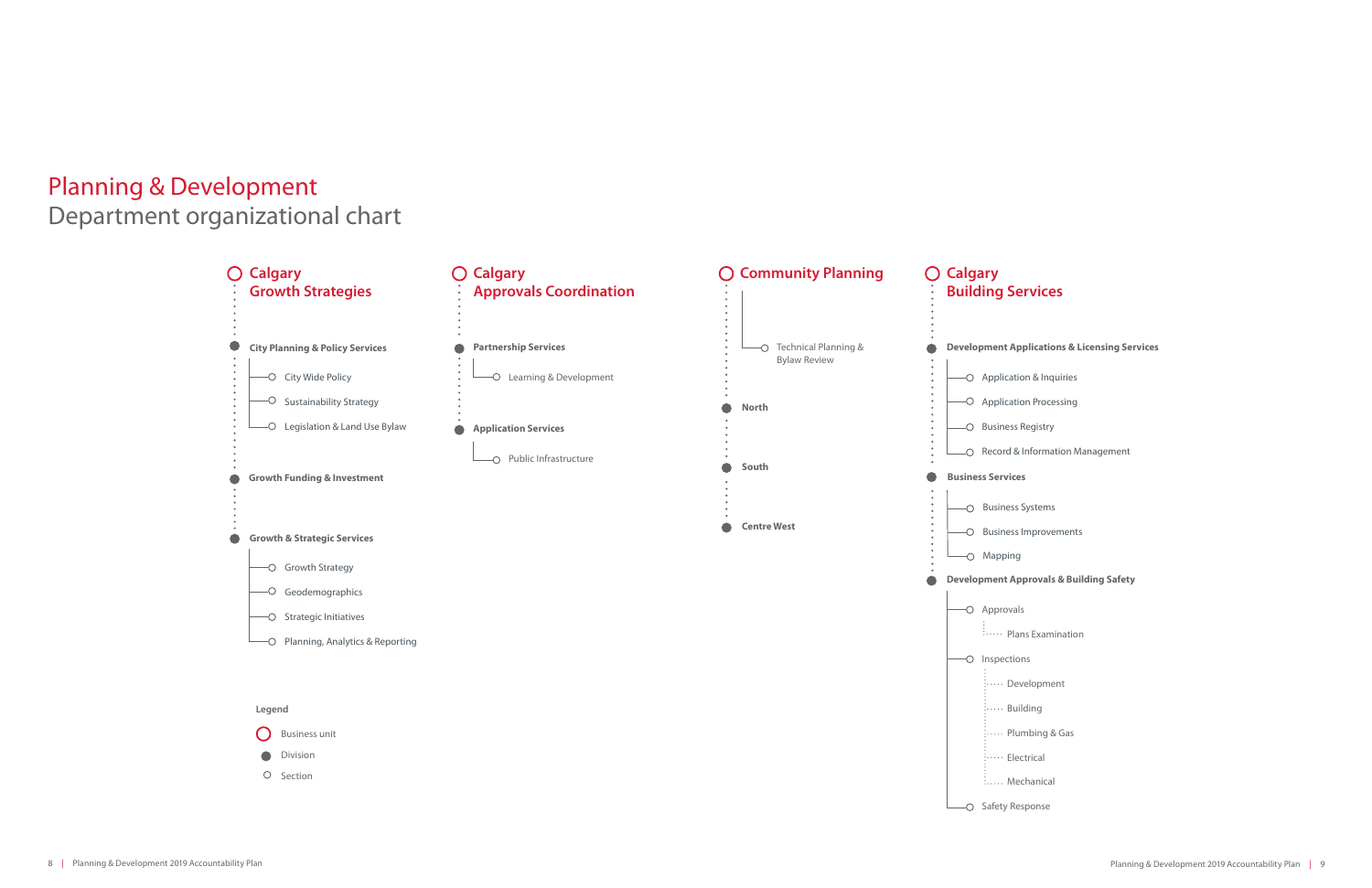## Accountability framework

Planning & Development employs a service-based delivery model, which is governed and monitored by an accountability committee framework. This framework is structured by monthly management-led service and oversight committees, which report in to a full management team accountability committee meeting. At these meetings, updates on our services and focus areas are provided, and issues and strategies are discussed. The accountability committee is chaired by the General Manager of Planning & Development, Stuart Dalgleish. There are two different types of committees within our accountability framework: service committees and oversight committees.

There are three service committees focused on Planning & Development's three services: City Planning & Policy, Development Approvals and Building Safety. The service committees are chaired by the One Calgary service owners responsible for those services. The service committees monitor the delivery of the service to Calgarians, provide ongoing service improvements, and identify any issues which need to be addressed.

Financial Governance **Oversight Committee** 

There are four oversight committees which enhance our service delivery and also advance our four focus areas: People & Culture, Customer Service, Financial Governance, and Project Delivery (business and service improvements). The oversight committees are chaired by department leaders and comprised of managers and staff from across the department who contribute to success.

The Planning & Development accountability framework is essential to effectively advance our service delivery, increase internal efficiencies, and realize budget savings.



Current and future visibility of department finances.

**Chair: Matthias Tita** Coordinator: Randel Madell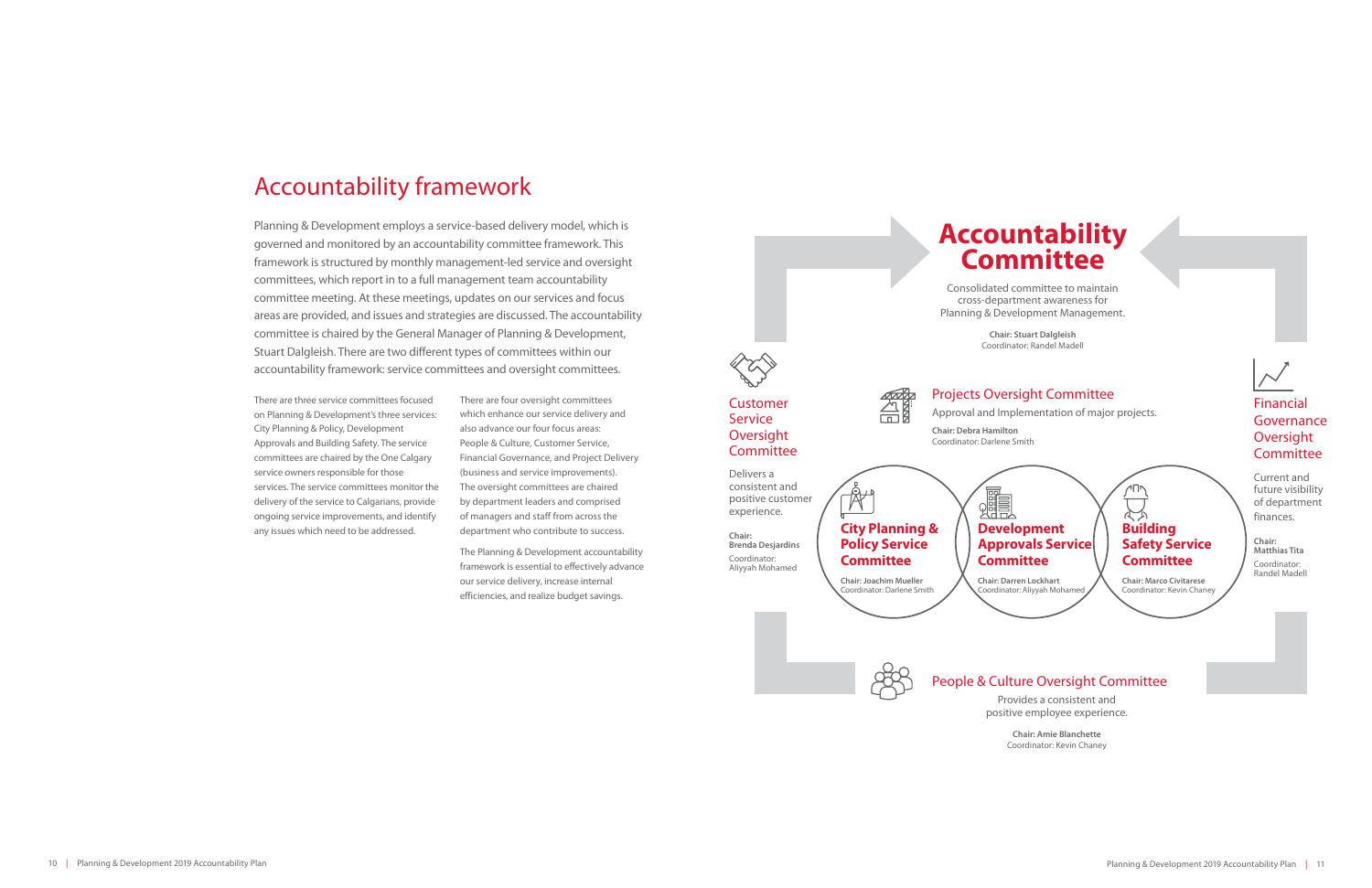## City Planning & Policy Service Committee

"As Calgary continues to grow, it also continues to change. As The City's planners, strategists, analysts, and project managers in Calgary Growth Strategies, Community Planning and Urban Strategy, it is our role to understand and anticipate these changes and to provide the tools that enable the city to meet Calgarians' needs – today and in the future.

We work with other business units to shape where, how and when our city should grow, and what investments are needed for this growth. Our work results in the long-term vision for the city and the growth plans that reflect the goals of individual neighbourhoods. This work is continued in increasing detail through Development Approvals and Building Safety."

#### **2018 Highlights**

- The New Communities Growth and Change Strategy enabled Council to make an informed decision regarding 14 new community growth areas. This work is continuing in the Established Areas Growth and Change Strategy.
- Launched a new approach to local area policy planning that looks at multiple communities together instead of one community at a time.
- Amendments to the Developed Areas Guidebook support the new approach to community planning and will provide common planning tools to focus on each community's unique character and consistent guidance across communities.
- Community Planning and the Main Streets team worked together to create the International Avenue Area Redevelopment Plan. Based on the Southeast 17 Corridor: Land Use and Urban Design Concept (Corridor Concept Plan) it created certainty for local stakeholders, provided a clear vision for main streets, created shorter timelines for redevelopment through appropriate land use districts, and reinforced The City's investment in public realm improvements.

#### **Key 2019 deliverables**

- Number of Municipal Heritage Designations completed (total).
- Percentage of the municipal heritage conservation grant program utilized in the current budget cycle.
- Per cent of Calgary's land area addressed in local area plans completed in last four years.
- Per cent of Municipal Development Plan intensity targets reached in strategic growth areas.
- Per cent of Local Area Plans that did not need amendments within four years of approval.
- Per cent of Calgarians that had opportunity to participate in community planning.

- Align key planning and policy initiatives focused on redevelopment and growth/ change to create effective tools. A major focus will also be on identifying what investments are needed for this growth.
- The Established Areas Growth and Change Strategy and Industrial Strategy goals are to identify required investments and accompanying financial tools to enable growth and change in those areas.
- The Developed Areas Guidebook will be completed, and implementation will begin. A key aspect of this work will be determining the appropriate shape and character of communities.
- Main Streets design and implementation will continue.
- The roll out of new multi-community plans will begin based on the North Hills pilot project.
- Increase our efforts to enable Calgarians to participate in planning their communities through exploring different ways of hearing from Calgarians and capturing their diverse perspectives, lifestyle needs and cultural preferences.
- Every year we will discuss our priority initiatives with Council to ensure we are focusing our resources to the greatest effect.

### **What teams contribute to success**

#### **Planning & Development**

- Calgary Growth Strategies: Growth Strategies, Strategic Initiatives, Planning Analytics & Reporting, City Wide Policy, Legislation & Land Use Bylaw, Sustainability Strategy, and Growth Funding & Investment, Geodemographics
- South
	- Calgary Building Services: Mapping, Business Services
	- Calgary Approvals Coordination: Training & Development
- Community Planning: North, Centre West,
	-

#### **Corporate**

- Business Partners: Communications
- Urban Strategy
- Transportation
- Parks
- Calgary Neighbourhoods

Chair: Joachim Mueller Manager City Planning & Policy Services

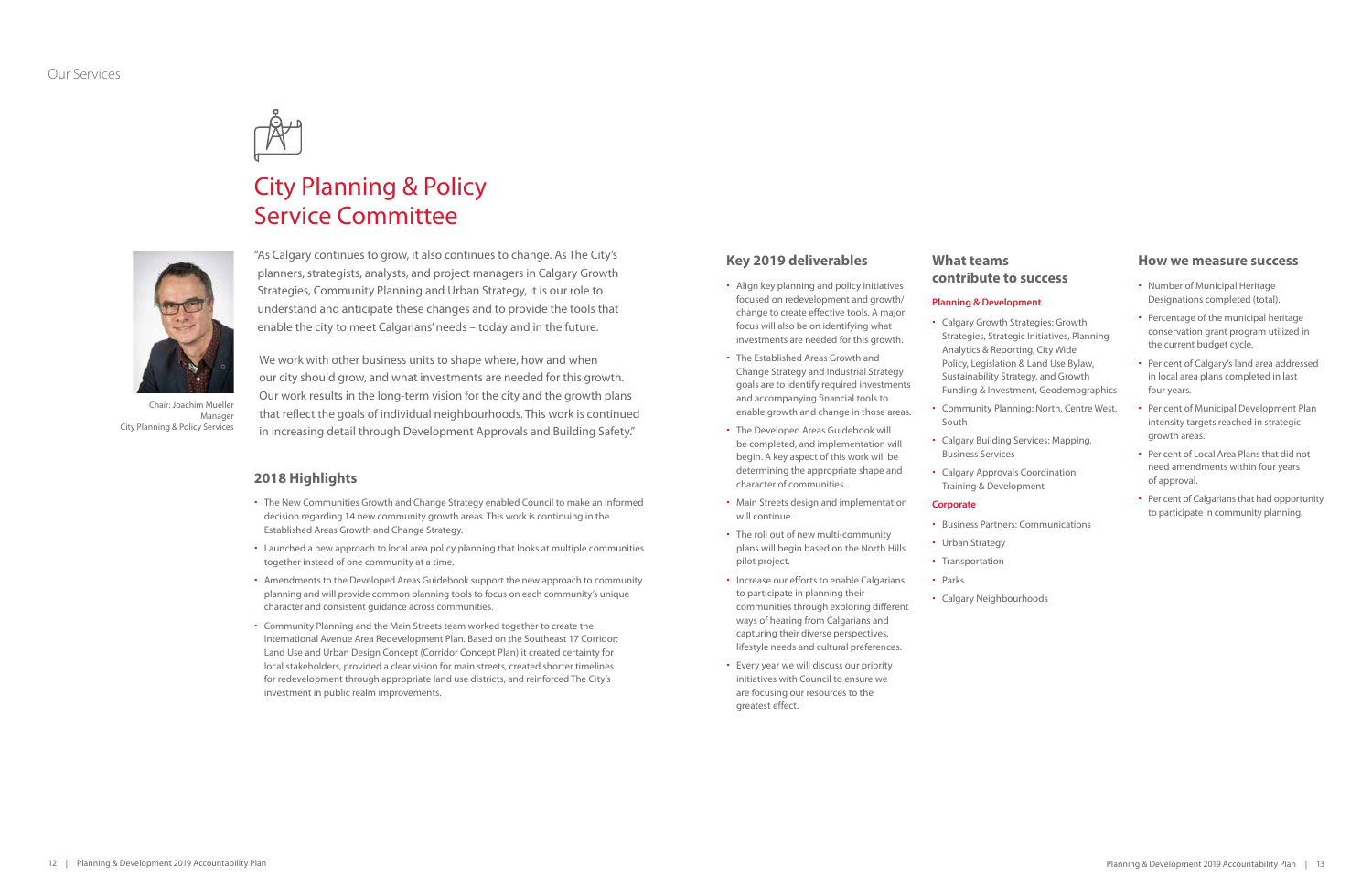## Development Approvals Service Committee

"The Development Approvals service, delivered by the Corporate Approvals Team, supports the realization of development in Calgary through the review and approval of land development and redevelopment applications. This service continues work completed in the City Planning & Policy service by ensuring development proposals align with The City's long-term plans, council policies and community needs.

The Development Approvals Service Committee provides ongoing strategic direction for the effective facilitation of approvals for land developments including all collaboration and engagement with citizens, community, customers and internal partners. The committee reviews monthly service progress in providing approvals in a timely manner and monitors the advancement of key deliverables and service improvements to ensure work is appropriately prioritized, effectively implemented and adequately resourced."

#### **2018 Highlights**

- Developed a customized timeline policy to adjust the approval timeframe based on the complexity of the application and the customer's unique timeline requirements.
- Collaborated with the Building Safety Service Committee on the implementation of a new approval process for cannabis stores in Calgary.
- Strengthened practice of data-driven decision making through the ongoing and effective monitoring of performance metrics.
- Developed an online tool for customers to request a Corporate Planning Applications Group pre-application inquiry and an automated survey to collect feedback from customers on the level of service provided on multidisciplinary files.

#### **Key 2019 deliverables**

- A service dashboard will be developed to provide real time information on timelines and overall performance of Development Approvals.
- Approval timelines for Amended Plan applications will be monitored to maintain efficient approvals processes.
- Strategies for tracking Outline Plans will be developed and implemented to support ongoing effective management of Outline Plan approvals.
- Work will continue on developing tools to enhance collaboration between the Corporate Approvals Team, partners, citizens, communities, and customers.

### **What teams contribute to success**

#### **Planning & Development**

 Calgary Approvals Coordination: Applications Services, Partnership Services, Training & Development

Community Planning: North, South,

 Calgary Building Services: Development Applications & Licensing Services, Business Services, Development

- 
- Centre West
- Approvals & Building Safety
- Calgary Growth Strategies: City Planning & Policy Services, Growth & Strategic Services

#### **Corporate**

- -

 Corporate Approvals Team: Corporate Planning Application Group partners

Business Partners: Communications

- Per cent of multidisciplinary development applications where decision timeline commitments were met.
- Per cent of technical development applications where decision timeline commitments were met.
- Per cent of development agreements that have been in place for six years or less.
- Per cent of public facing female staff involved in decision making on development applications.
- Per cent of significant development proposals that achieve a good or excellent urban design rating at the time of a recommended decision.





Chair: Darren Lockhart Manager, Application Services Calgary Approvals Coordination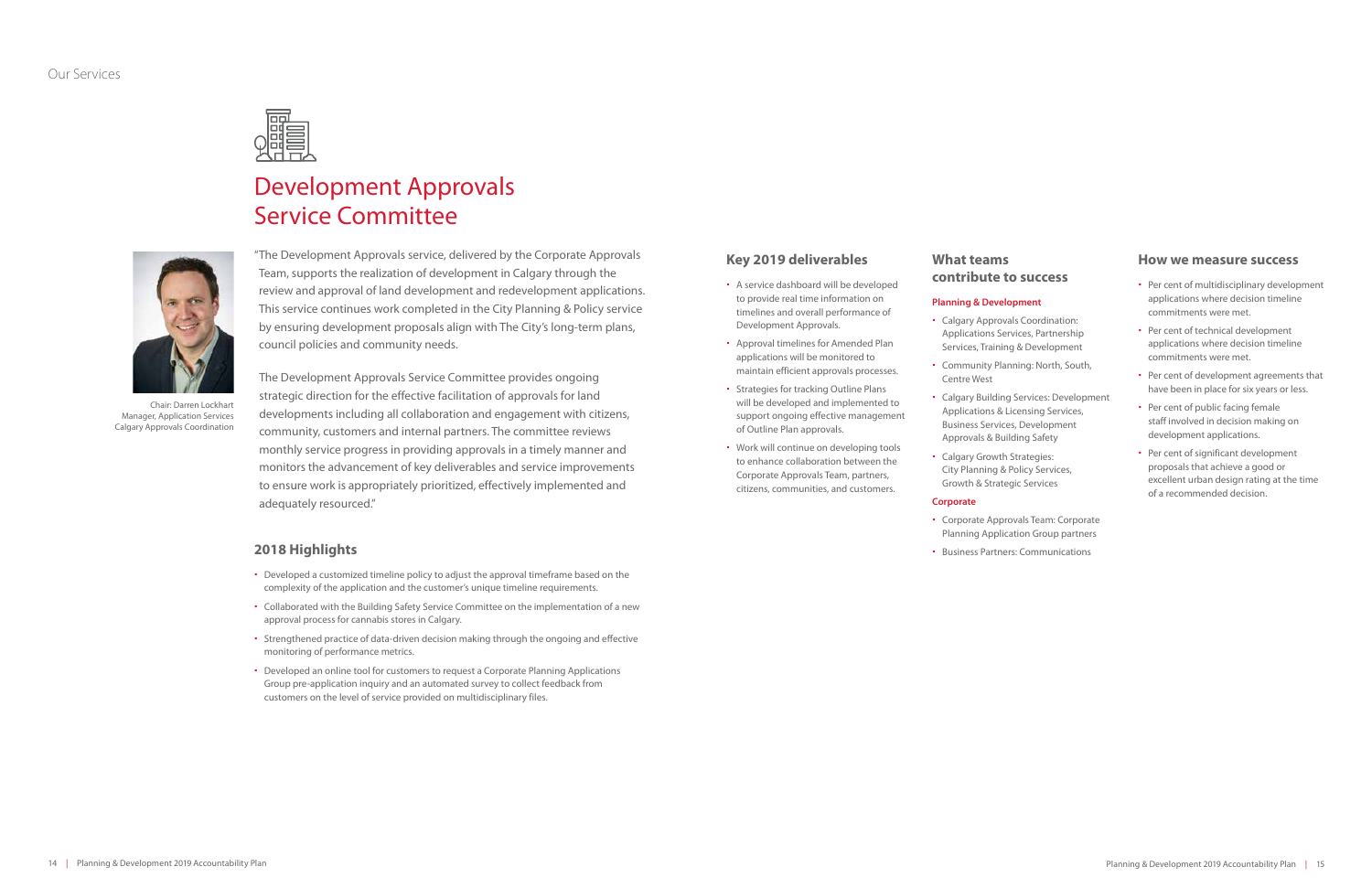## Building Safety Service Committee



"The goal of the Building Safety Service Committee is to ensure service work is appropriately prioritized, effectively implemented and resourced to drive the best possible customer experience while ensuring that buildings are safe. The committee will review monthly progress towards achieving the key deliverables for 2019, and work with the other committees to provide consistency and alignment."

### **2018 Highlights**

#### **Key 2019 deliverables**

- Calgary Fire Department
- Calgary Police Services
	- Law
- Business Licensing
- Per cent of new home construction that meets building safety standards upon first final inspection.
- Per cent of Residential Improvement Projects that required a single inspection.
- Per cent of buildings five storeys or greater and older than 10 years that submit a building envelope visual
- An important initiative for the Building Safety service in 2019 is to make the inspection process easier and save time for our customers.
- Homeowners will be given the option to schedule appointments with a two-hour window of when an inspector will be at the property instead of remaining at home all day until the inspector arrives.
- Commercial customers will have options for an alternative method of verifying any issues raised with an initial inspection have been corrected. This will save the customer time and money not having to book a re-inspection allowing for construction to proceed more quickly.
- The service will follow up on the strategy for monitoring the safety of existing buildings created in 2018 to identify any high-risk issues after the first audit of Building Envelope Visual Assessments (BEVA's). Any additional high-risk buildings or conditions will then be prioritized for review under the Building Maintenance Bylaw.
- Chief Building Official Calgary Building Services
- Collaboration efforts that took place between Building Safety and Development Approvals service. The two groups worked together to improve the timelines for commercial partial permits allowing builders to start construction on the foundation earlier.
- The committee brought forward the concerns regarding resource constraints for the Business Services division and advanced the strategy to better enable success.
- The service developed a strategy for monitoring the safety of existing buildings and created a One Calgary performance metric to measure the effectiveness. As a result, the service will review all Building Envelope Visual Assessments (BEVA's).

### **What teams contribute to success**

#### **Planning & Development**

 Calgary Building Services: Development Applications & Licensing Services, Business Services, Development

Applications Services, Partnership

- Approvals & Building Safety
- Calgary Approvals Coordination: Chair: Marco Civitarese **Exercicial Construction of the Services** of the Services, Training & Development inspection for review.
	- Centre West
	- Calgary Growth Strategies: Analytics & Reporting

Community Planning: North, South,

Growth & Strategic Services, Planning

#### **Corporate**

Calgary Housing

- Facility Management
- 
- 

Corporate Analytics & Innovation

Business Partners: Communications

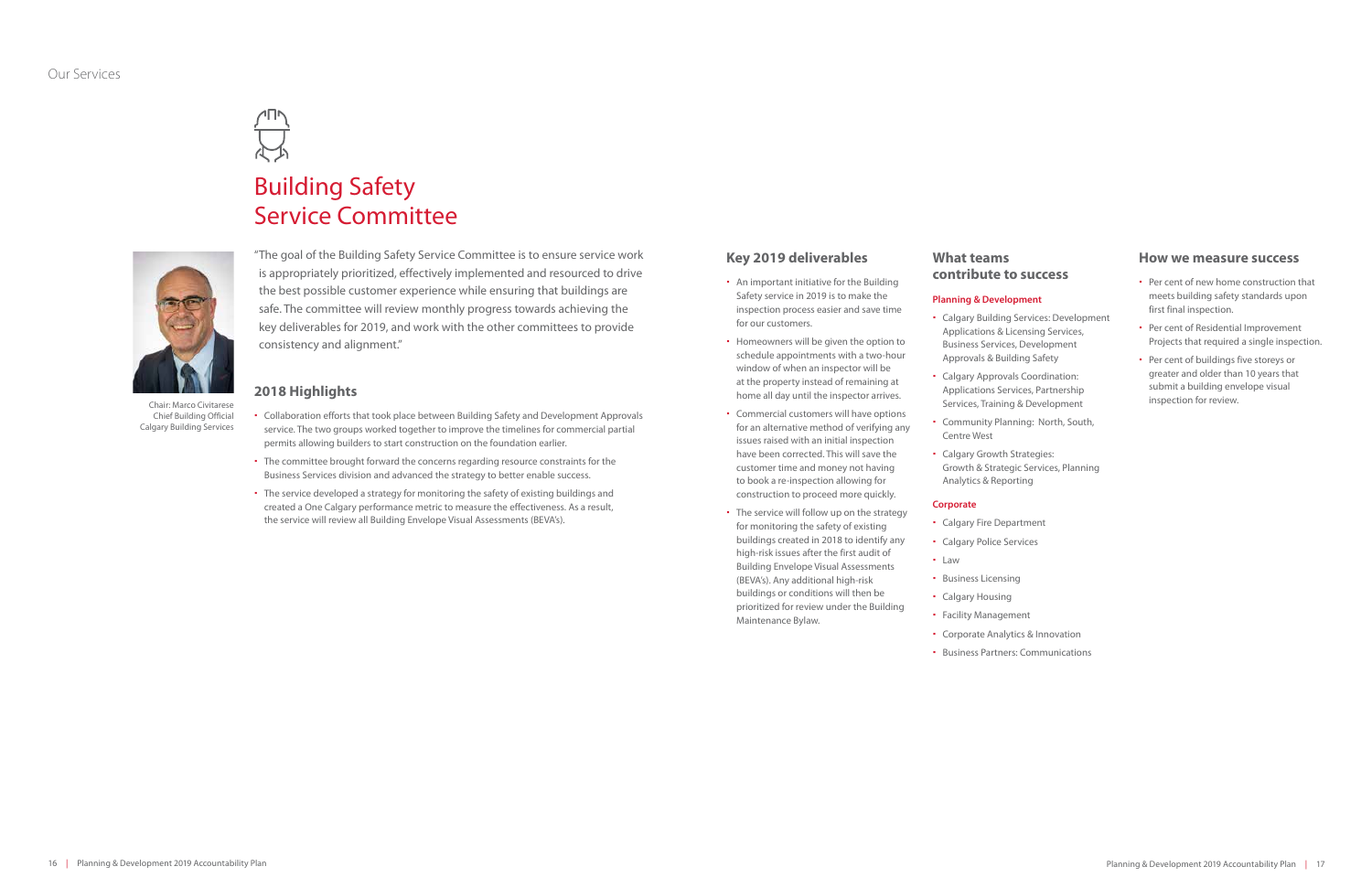## Customer Service Oversight Committee

"The Customer Service Oversight Committee exists to provide an "outsidein" lens to the three core service committees. Specifically, we provide our three service committees with a methodology to embed customer service expectations within their metrics and performance targets and ensure customer, community and citizen needs are consistently considered across all channels of communication/touchpoints.

The Customer Service Oversight Committee is focused on coordinating and aligning customer satisfaction surveys across the Approvals Continuum and service lines. Furthermore we work to develop a coordinated and holistic approach to engage and communicate with customers.

This committee also aims to establish an informed and engaged customer base, provide seamless and in plain language communications, offer reliable information and a consistent approach, and provide tools of choice in which to interact with Planning & Development."

#### **2018 Highlights**

- Launched a series of Home Improvement Open Houses to engage with customers and citizens and proactively provided relevant information on Planning & Development services in plain language.
- Expanded Customer Satisfaction Survey, developed questions across multiple Service Streams to span the planning continuum and advanced centralized surveying for Planning & Development services.
- Live Chat Feature (pilot) was successfully launched which is a Live Chat service in support of new small business and home owner's applications.
- Supported Invest in Calgary program through the "Business Friendly" actions and initiatives, collaborated to help advance The Invest In Calgary corporate program.
- Launched Online Service Applications for new businesses in June 2018, and manage my business in November 2018.

#### **Key 2019 deliverables**

- Develop a Customer & Citizen Insights Framework to provide oversight, coordination and action for customer & citizen related feedback from multi sources.
- Coordinate and further develop/refine Planning & Development customer and citizen survey questions across the continuum through a Customer and Citizen Survey.
- Continue to provide Customer and Citizen Communications strategic oversight for Planning & Development strategic communication ensuring consistent and clear messaging, particularly around high impact messaging.
- Continue to provide oversight and customer insight for Planning & Development and Corporate issues.
- Propose initiatives enabling short term commercial uses and are Business friendly.

### **What teams contribute to success**

#### **Planning & Development**

 Calgary Building Services: Development, Applications and Licensing Services, Business Services, Development

- Approvals and Building Safety
- Community Planning: North, Centre West, South
- Calgary Approvals Coordination: Partnership Services, Applications
- Analytics & Reporting

Services (CPAG), Training & Development

 Calgary Growth Strategy: Strategic Initiatives, City Wide Policy, Planning

**• Business Partners: Communications** 

#### **Corporate**

- Overall satisfaction survey results.
- Chat Service levels (Customers serviced within 45 seconds for initial contact and 120 seconds for reply)
- Participant rating of four out of five or better for the Partners in Planning sessions.
- Average speed of service (wait times for all customers under 20 minutes).



Chair: Brenda Desjardins Director Calgary Building Services

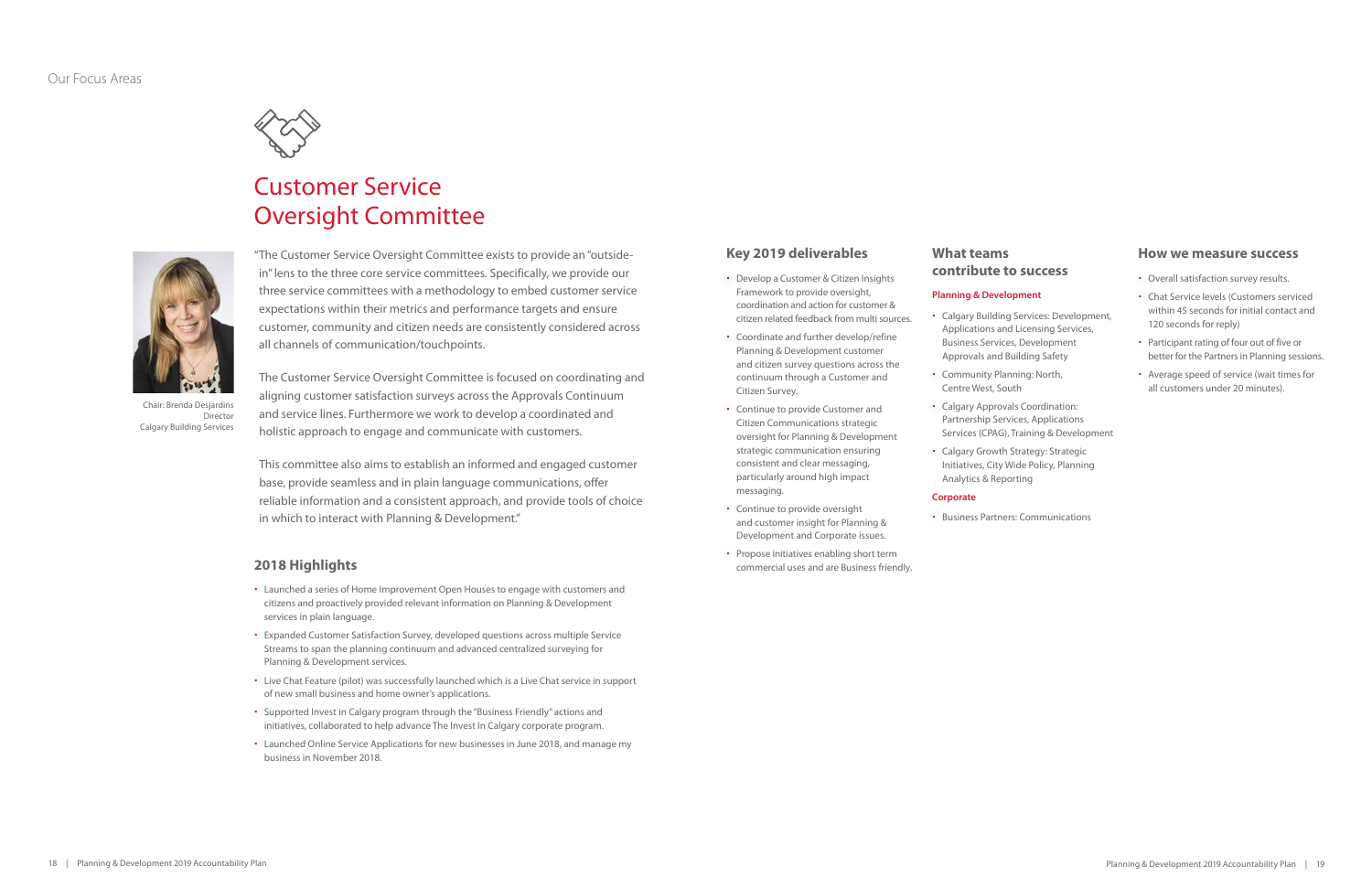## People & Culture Oversight Committee

"The People & Culture Oversight Committee provides a forum for coordinated discussion to support and maintain a respectful, consistent and engaged working environment. We will look to make progress on core issues as identified by Planning & Development staff in past Employee Satisfaction Survey Results, along with the priorities of the department as defined in our Core Service plans and Planning & Development Accountability Framework. Some of these areas include:

- **Ensuring ongoing training & development of** Planning & Development staff is a priority
- **Providing consistent and positive experiences** for staff in regard to work culture
- **IMPLEMENTIFY IMPLEMENTIFY** Implementing and sustaining department wide initiatives (i.e. Women in Planning, Employee Satisfaction Survey, Planning & Development Town Hall, etc.)
- **I** Identifying areas of opportunity for increased leadership support and development

- Based on findings within the 2017 employee engagement survey results, management prioritized the need to provide oversight and governance to advance our employee engagement.
- Training Strategy & Centralized Budgets with guidelines.
- Women In Planning group was formed, which is being supported within this committee.
- Field Study Pilot approved.

The People and Culture Oversight Committee is committed to ensuring our Planning & Development work environment enables staff to not only meet the expectations of our citizens, communities and customers, but to also create a space where personal and professional achievement is encouraged and valued."

### **2018 Highlights**

- 
- Role specific training
- Career dialogues
- Mentorship opportunities
- Planning & Development wellness subsidy
- ROBO electronic library
- Conference attendance
- 

- Personal development education
	-
	-
	-
- Memberships & Subscriptions

#### **Key 2019 deliverables**

- Develop a departmental employee engagement strategy based on 2018 survey results.
- Implement a two year Field Study Pilot.
- Review of the Planning & Development wellness subsidy.
- Support Women In Planning in 2019 delivering two major events, gender equality week and international women's day.

### **What teams contribute to success**

- 
- 

### **Planning & Development** Calgary Approvals Coordination:

- - Management and Staff involvement from all Business Units

#### **Corporate**

 Business Partners: Communications, Human Resources



#### **How we measure success**

- Training & Development
- **Employee Survey results.**
- Personal development budget spend rate.
- Departmental safety.
- Planning & Development wellness subsidy participation.

### **What resources might be available to me as an employee? Talk to your coordinator or manager.**

**Have any great ideas or want to get involved in any Planning & Development initiatives? Contact committee coordinator Kevin Chaney to discuss!**



Chair: Amie Blanchette Manager Partnership Services

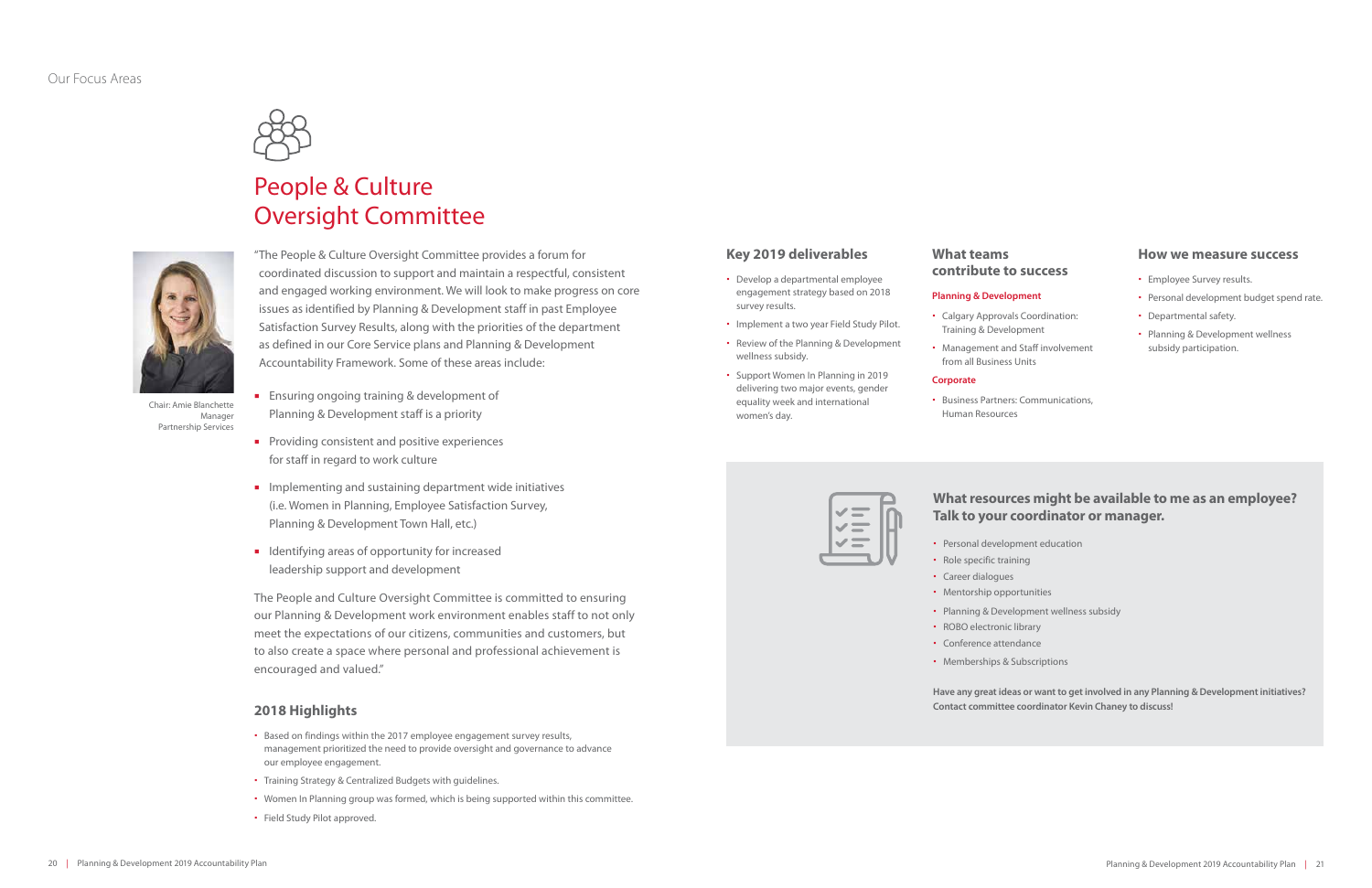## Projects Oversight Committee

"The Projects Oversight Committee provides strategic direction and leadership for projects in Planning & Development. The mandate for projects is to explore and invest in service improvements to achieve successful outcomes for citizens, communities, and customers. To prioritize improvement projects and support the strategic management of our services, the committee developed five goals for service improvements for 2019 – 2020: increase collaboration, enhance transparency, maintain predictability, utilize data for decision making, and ensure the long term sustainment of our services."

- Developers and builders will be able to submit applications online for large scale building constructions and large scale development applications.
- Developers and consultants will be able to monitor the progress of their public infrastructure agreements online.
- Developers and builders will be able to review plans online.

#### **2018 Highlights**

- Customers can now apply online for the all the permits required for home improvements and to sell a property.
- Businesses can now manage and apply for their business license online through an integrated approvals experience, supporting businesses as they grow and change.

#### **Key 2019 deliverables**



Chair: Debra Hamilton Director Community Planning

#### **What teams contribute to success**

#### **Planning & Development**

- Calgary Building Services: Business Services
- Calgary Growth Strategies: Growth & Strategic Services, Planning, Analytics & Reporting
- Calgary Approvals Coordination: Training & Development
- Other Business Unit subject matter experts and leadership on a project by project basis

#### **Corporate**

 Business Partners: Communications, Information Technology, and Facilities Management

#### **How we measure success**

- Per cent of applications available online.
- Per cent of customers applying online.

| Programs                                                                                | Projects                                                                                                                                                                                          |  |  |
|-----------------------------------------------------------------------------------------|---------------------------------------------------------------------------------------------------------------------------------------------------------------------------------------------------|--|--|
| <b>Service Enhancements</b><br>Projects that improve service<br>delivery and experience | Online Service: enables online self-directed journeys for those<br>customers building large scale development, planning new<br>development, and setting up a temporary structure.                 |  |  |
| of service interactions and<br>transactions.                                            | Customer Survey: provides insights into the "voice-of-the-customer"<br>so that resources can be aligned to customer needs for site servicing<br>and community amenity/infrastructure development. |  |  |
|                                                                                         | Continuous Process Improvements: customers, citizens, and staff<br>realize development, create safe buildings, and advance the Municipal<br>Development Plan.                                     |  |  |
|                                                                                         | Digital Collaboration: enables a fully digital review and approval<br>experience to support integrated project delivery for customers.                                                            |  |  |
|                                                                                         | Field Service Delivery: improves field service availability and provides<br>insights into the safety performance of communities.                                                                  |  |  |
|                                                                                         | Development Map: provides citizens and communities improved<br>opportunities to participate and learn about planning and<br>development activity in Calgary.                                      |  |  |
|                                                                                         | Our Space: enhances our space to enable an improved digital<br>experience for customers.                                                                                                          |  |  |
|                                                                                         | Platform Upgrades                                                                                                                                                                                 |  |  |
| <b>Growing The City</b>                                                                 | Service Insights and Data Capture: develops insights for customers,<br>citizens and communities through review of service, policy and bylaw<br>objectives.                                        |  |  |
|                                                                                         | Planning Scenario Analysis Tools: provides enhanced tools to<br>communicate impact of local area plans.                                                                                           |  |  |
|                                                                                         | Public Infrastructure Management: enables corporate alignment<br>and risk mitigation for community amenity development and public<br>infrastructure management.                                   |  |  |



### **2019 Planned Capital Investment**

### **2019 Planned Projects**

#### **Programs**

#### **Service Enhance**

The list below represents the projects currently planned to start work in 2019. Project timelines may change and Committee approval may still be required.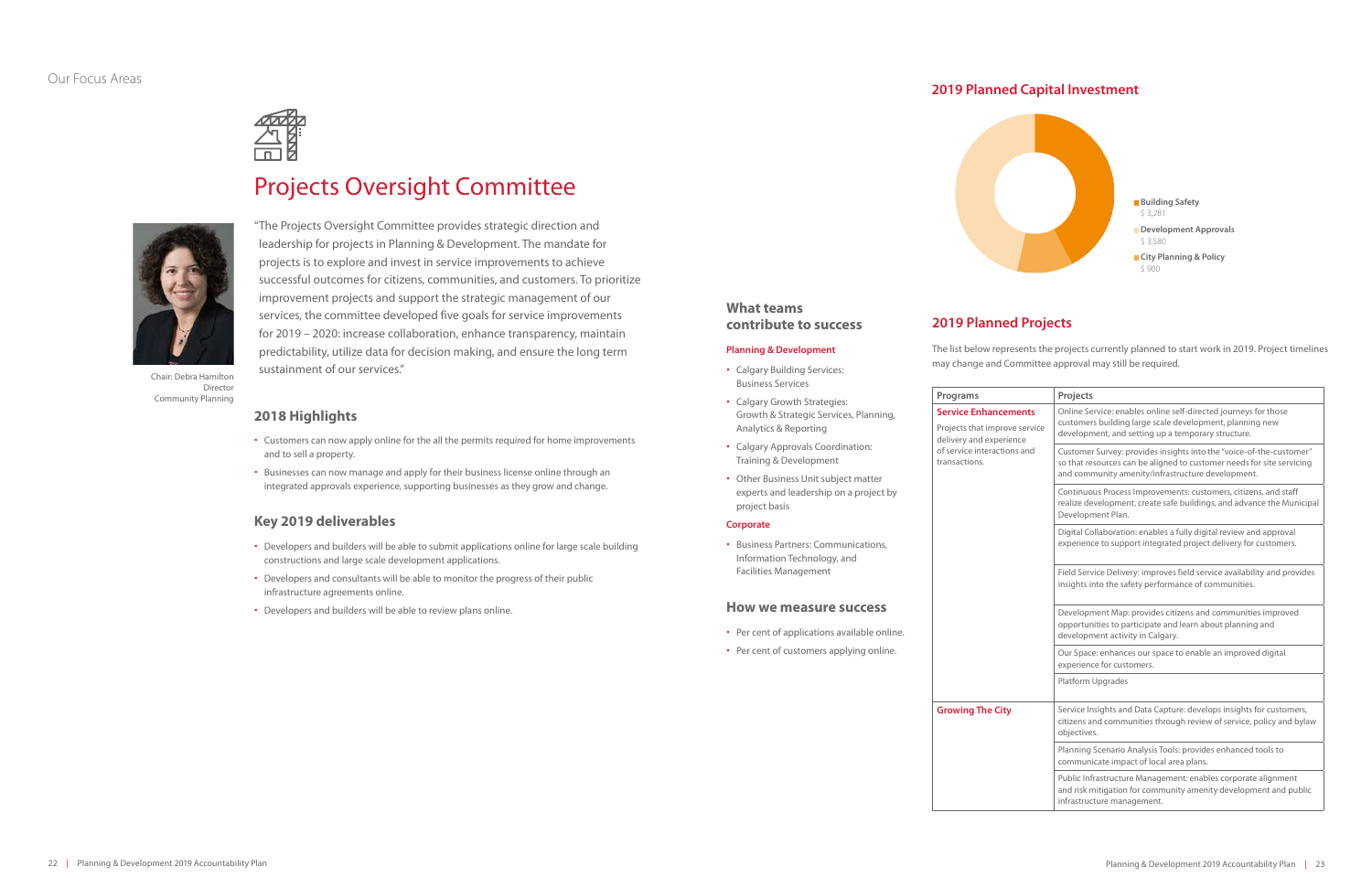## Financial Governance Oversight Committee

- Created a comprehensive two-page financial summary updated each month. This twopager incorporates a five-year financial forecast model enabling purposeful discussions driving a more sustainable operation.
- The committee reviewed and approved the One Calgary operating and capital four-year budgets. This body of work also included aligning the budget to resources within each of Planning & Developments three services.
- Streamlined Planning & Development fee schedules.

"The goal of the Financial Governance Committee is to oversee all financial aspects of the department and centrally discuss all issues and strategies to ensure Planning & Development is operating sustainability. Financial oversight is provided for both operating and capital budgets with a five-year financial outlook which we understand both by Business Unit, and by Service line."

#### **2018 Highlights**

#### **Key 2019 deliverables**

**Business Partners:** Communications, Finance

- Spend rate of capital.
- Comparison of actual costs by service and department compared to budgeted costs.
- permit activity.
- In 2019 we will be working with our Finance partners through the triennial reserve fund review process to update the terms of the reserve based on recommendations from the committee.
- The committee will also continue to work with our corporate partners to better understand budget process changes and work on integrating them to ensure a consolidated approach.
- Transparency and reporting between department and service budgets.
- The committee will also review guidelines for permit fees.
- Reviewing/creating guidelines for what is considered major project building permits.
- Progressing discussion around fee reductions (or what the adequate level of fees should be – this ties into variance from budget performance measures).

## 2019 Planning & Development Operating Budget



#### **Where does the money come from? What are the costs?**



Chair: Matthias Tita Director Calgary Growth Strategies



#### **What teams contribute to success**

#### **Planning & Development**

- Directors
- Service Owners
- All Dept ID owners
- Planning, Analytics & Reporting

#### **Corporate**

#### **How we measure success**

 Updated projections in response to economic trends and changes in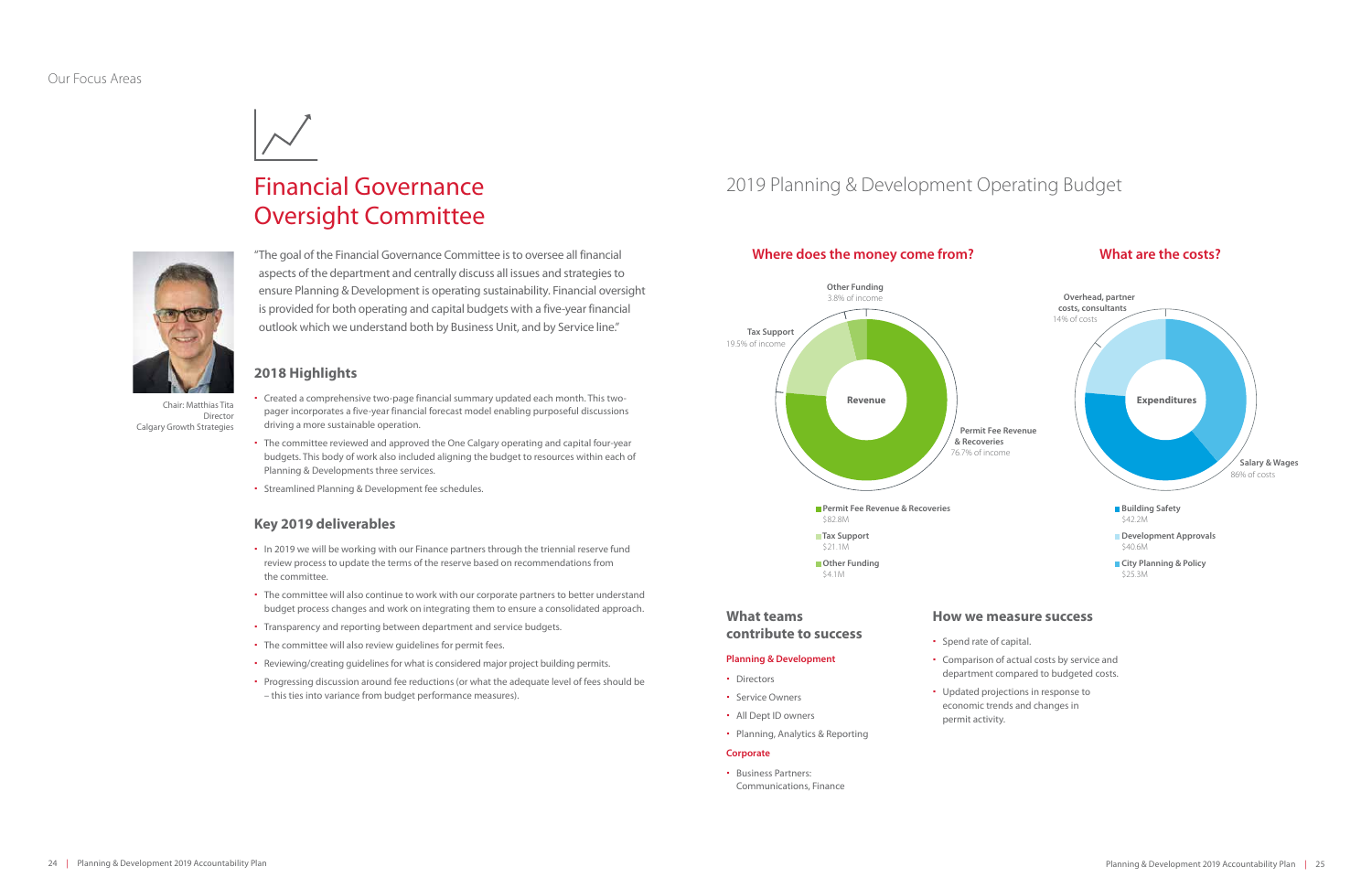## Accountability Committee

"The Accountability Committee is a venue where we can have holistic tactical and strategic management conversations, identify and discuss issues and innovation, and monitor departmental performance. A cross-departmental view of Planning & Development is essential for our management and staff to see the impact and value of how all lines of service fit together and emphasize the value we provide to Calgarians. This committee creates a space to raise and discuss issues and solutions which individual committees have experienced and share that learning across the department to maximize lessons learned and proactive management solutions."

### **2018 Highlights**

- Municipal Development Plan and the Calgary Transportation Plan is advanced
- Development is Realized
- Buildings are Safe
- Accountability framework matured through addition of two committees: People & Culture, and Financial Governance.
- Planning & Development Issues Management group formed.
- Monthly reporting package established and advanced including updates and areas of focus for each committee.

#### **Key 2019 deliverables**

- Develop a staff communication plan for individual committee work and takeaways.
- Create a year in review complimentary report to annual work plan.
- Frame the external annual work plan and report on progress through committee and online twice annually.

#### **What teams contribute to success**

- Corporate Management Team all Planning & Development management
- All frontline Planning & Development employees
- All supporting staff employees
- Cross-Service partners Business Licence, Corporate Planning Applications Group partners
- Business Partners: Human Resources, Finance, Communications, Information Technology

#### **How we measure success**

Advancing our key results areas:

## Issue Management Process

Being proactive is a great way to mitigate any potential issues and learn from them while minimizing risk to the department. All staff are encouraged to know how to identify and escalate an occurrence or issue accordingly.

Chair: Stuart Dalgleish General Manager Planning & Development

## **Occurrence**

Day to day operations and not part of the Issues Management Team scope of work.











 Coordinate with other Business Unit Communications



• Inquiry resolved



 Communicate to Issues Management team if occurrence impacts multiple Business Units or external stakeholders



 Root cause analysis (if needed)/ monitor for trends



Research/investigation/ analysis



• Provide admin response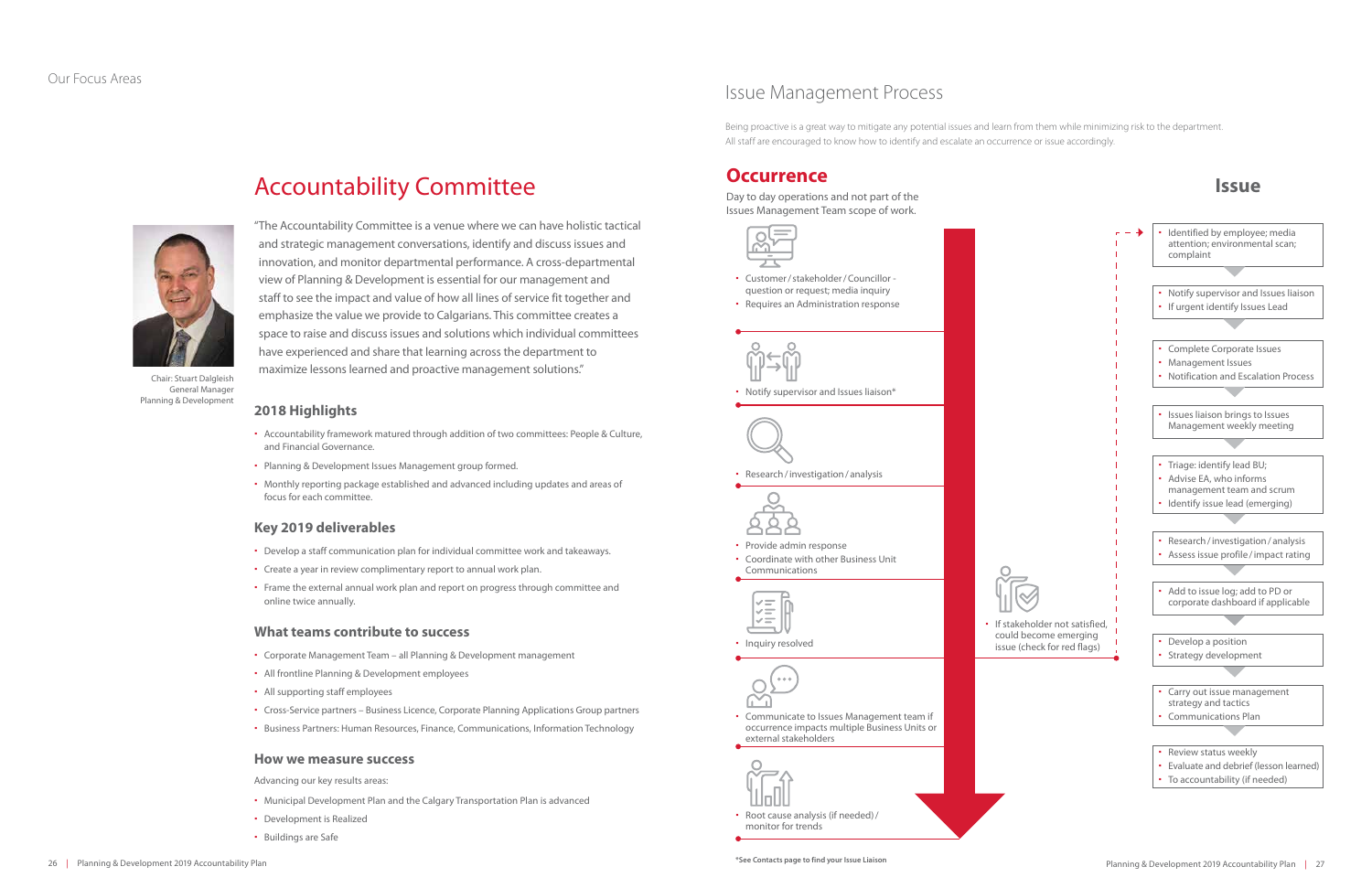**Policy:** Policy guides long-term planning **Infrastruct** in the city and sets parameters to the land

development process.



**Growth Strategy:** Mechanism to facilitate growth that helps achieve strategic goals while maintaining City fiscal sustainability.

**Outline Plan:** An outline plan is a nonstatutory plan that is usually processed with Land Use Amendments, to ensure a workable distribution of land uses, open



**Subdivision:** Process of dividing land into smaller parcels. Two basic types of subdivision are tentative plan, and subdivision by instrument.

**Land Use:** Legal control of the use and Land Use intensity of development on a parcel of land.

**Development:** A permit authorizing a development, issued by the development authority.



**Building:** A building permit is required to construct a new building, also to relocate, repair, alter or make additions to existing buildings or structures.



space and road network.



**Occupancy:** An occupancy permit allows the occupancy or use of a building. In order to be granted occupancy the building must have passed a series of inspections ensuring that the building is safe.



**Post Occupancy:** The stage after a development is built and occupied, there are several future potential interactions with Planning & Development including but not limited to: Business Licencing, Tenancy changes, alternations, and demolition permits.

**Infrastructure:** Once the civil engineering design for the infrastructure has been approved, grading & construction of the essential infrastructure can begin.



Each point along the continuum represents a milestone, the high level overview of each are:



## What is our Approvals Continuum

Planning & Development's approvals continuum is a diagram that shows the stages of realizing development. The approvals continuum was created in 2016 and has advanced the way we view our business with an "outside-in" lens, and helps us make life better every day for customers and citizens. For staff, the approvals continuum identifies how our individual role and work fits with our colleagues and connects that work with how the customer experiences the end result.

The continuum experience begins long before ground is broken on a project and includes the entire process of development up to post-occupancy. A customers journey along the continuum may not consist of the full continuum, but pieces of it depending on the project.

There are many different lenses you can view our continuum journey through which are located on the following page. These include, but are not limited to:

- **Business Unit**
- Key Result Area
- Planning & Development Services
- Governing legislation
- Customers
- Timeline expectations

Growth Strategy



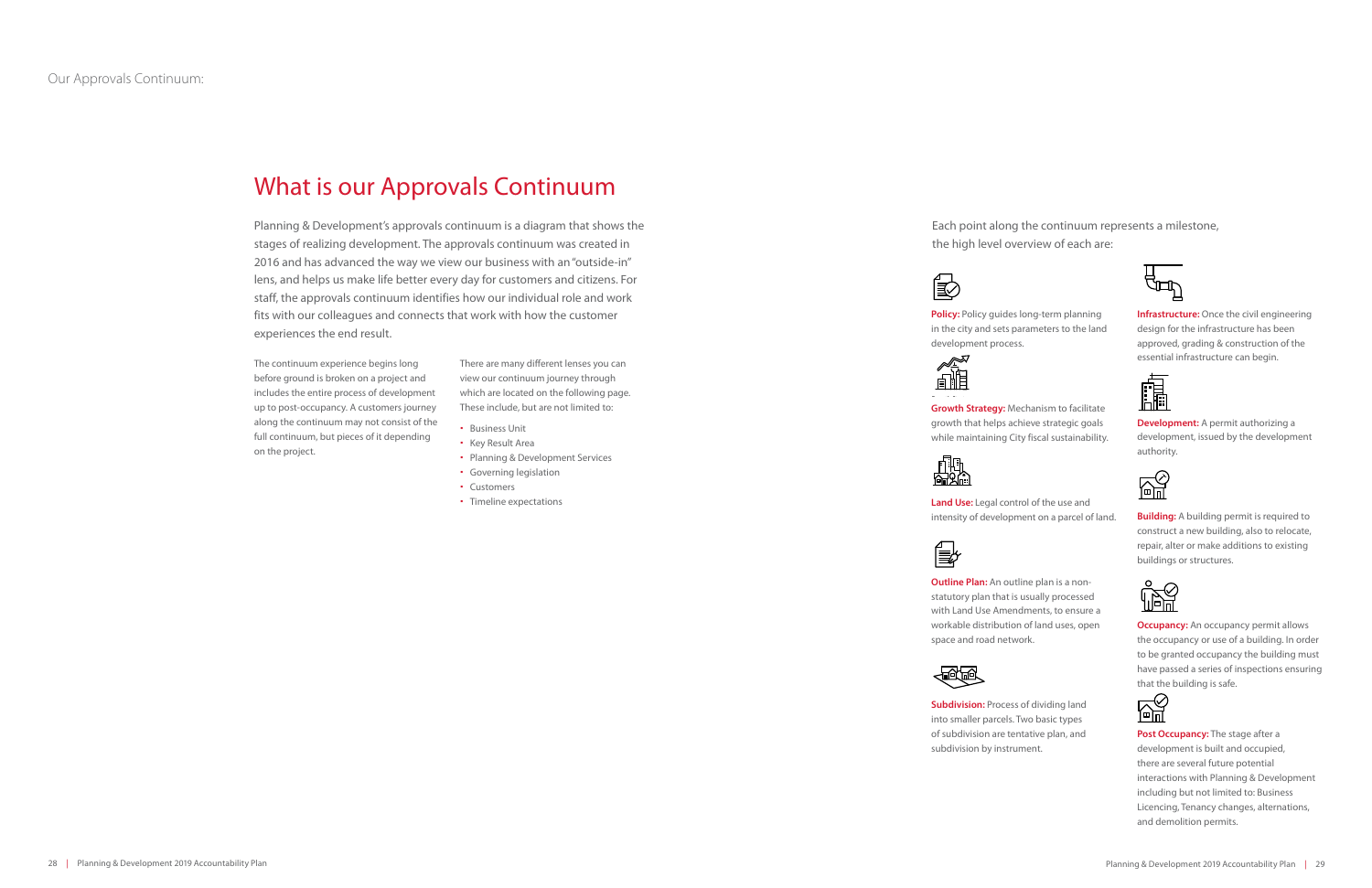## Linking to our Approvals Continuum

### **Our Services**



## **Our Department Support Functions**



Calgary Building Services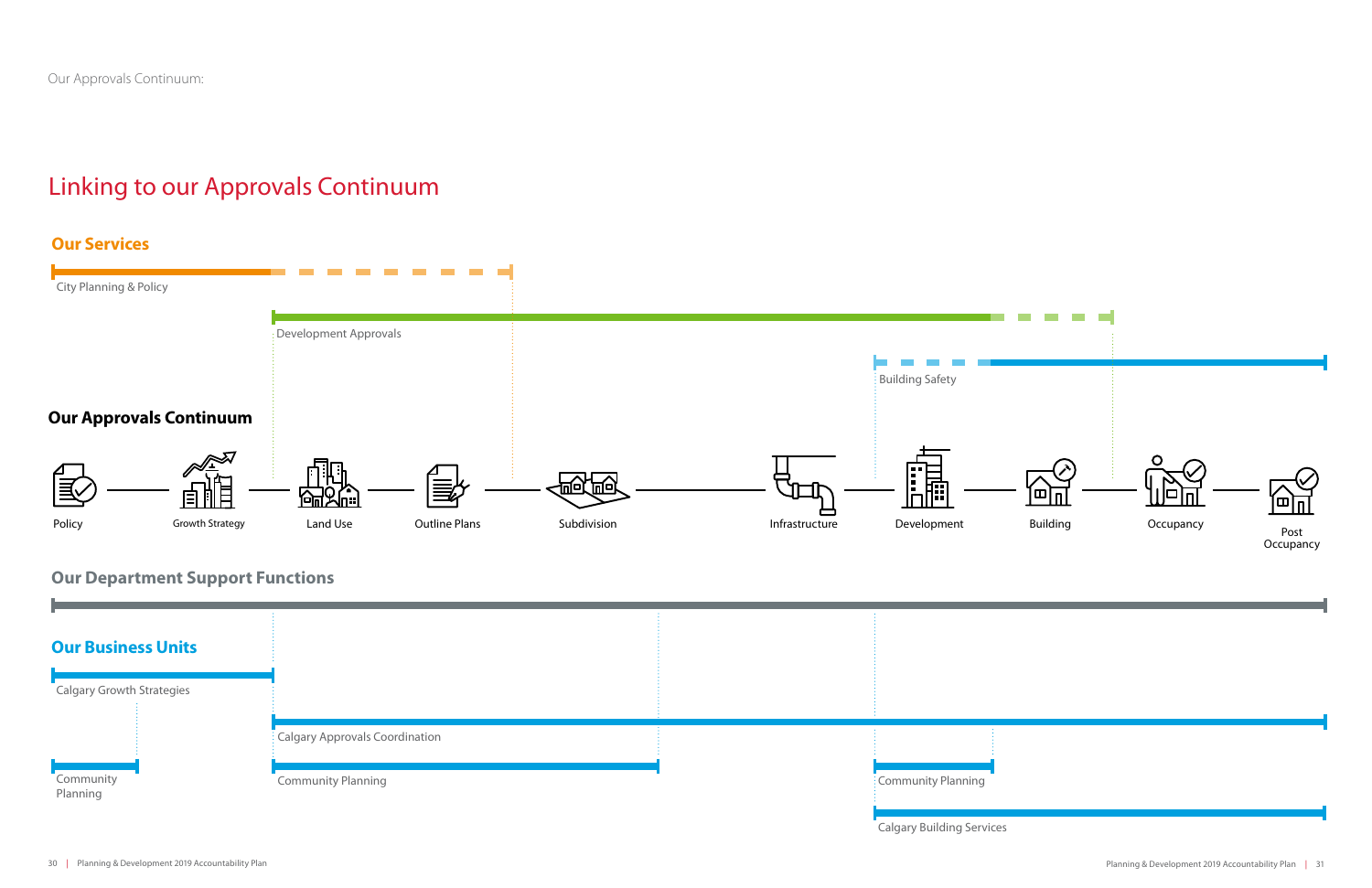## Current State and Economic Outlook

Calgary is a small open economy that is strongly influenced by external forces outside its borders. The prevailing world price for crude oil has been a significant driver of local economic activity. The region has experienced a slow and relative jobless recovery from the recent recession with growth continuing at a moderate pace.

| <b>Pulse Check Items</b> | 2017  | 2018  | 2019  |
|--------------------------|-------|-------|-------|
| Downtown Office Vacancy  | 26.4% | 26.0% | 25.6% |

**Source: Avison Young, Q2 Office Outlook**

| Unemployment rate | 8.7%   | 7.9%   | 7.2%    |
|-------------------|--------|--------|---------|
| Housing starts    | 29,500 | 28,900 | 29,200  |
| Population growth | 11,166 | 23,900 | 26,300  |
| GDP growth        | 4.4%   | 3.4%   | $2.0\%$ |

**Source: Fall 2018, Calgary & Region Economic Outlook 2018-2023, City of Calgary, Corporate Economics**

The downtown office vacancy rate appears to have peaked in 2017 and is expected to slowly decrease going forward although it has been estimated it may take up to ten years for this sector to stabilize. The unemployment rate also peaked in 2017 but is still considerably higher than the 10-year average of 6.6% and is expected to return near the average by the end of the One Calgary budget cycle.

It has been recently reported that the Calgary housing market is overbuilt which is likely leading to the slight decrease in housing starts in 2018, and the small increase in 2019. Forecasted population growth should help stabilize the unoccupied housing inventory over the next couple of years.

The primary driver of population growth is net migration, and Calgary is expected to remain an attractive destination for migrants. Gross Domestic Product (GDP) growth is set to slow from 2017 and be in line with the national forecast while below the provincial rate of 2.3%.

Calgary has, in the past, realized some rapid recoveries following recessions however this recovery indicates the drivers of that pattern have changed. Calgary still has some hurdles to manage during this prolonged recovery but is realizing a slow progressing improvement each year.

## Planning & Development Lens on Hot Topics

#### Economic Resiliency

Planning & Development plays an important role in economic resiliency and economic development. Our business and land development customers employ Calgarians, invest in the local economy, contribute to the revitalization and vibrancy of the city, build businesses that citizens rely on, and make Calgary their home. Given the challenging economic situation that exists in Calgary, our customers need support more than ever. The decisions made along the planning continuum, from policy creation to final inspections, can have a significant impact on the viability of their proposals. Planning & Development will continue to focus resources and expertise towards our customers' success, resulting in quality development and a more livable city.

Planning & Development will actively work to make our systems easier to access, our protocols less onerous to comply with and our approach more customer-centric. Partnerships across the corporation and with external groups such as Calgary Economic Development will be leveraged to make the case that Calgary is a great place to operate a business or to invest in land development and redevelopment.

#### Climate

The context for how Calgary is planned and built is shifting because our climate is changing. Green house gases cause more heat to be trapped in the atmosphere; a warmer atmosphere holds more moisture for longer periods of time, then releasing it in more intense ways. In Calgary, this will lead to more intense summer and winter storms, increased incidence of heat waves, and potential for multi-year drought.

The City recently approved a Climate Resilience Strategy (2018 June) that includes action plans to mitigate and adapt to climate change. These Corporate Plans aim to respond in a comprehensive way to the challenges of climate change.

Planning & Development are responsible for specific actions in the Climate Action Plans. Through our business units, Planning & Development will: work to bring forward next generation codes for building energy performance, protect properties and neighbourhoods from flooding with new policy and regulations, adapt our food system to climate change, develop approaches to ensure large scale developments explore feasibility of low-carbon energy systems, provide process support for innovative projects that deliver climate resilience and GHG reduction outcomes, and update the Municipal Development Plan and the Calgary Transportation Plan to address climate risks and GHG reduction.

Although this snapshot identifies important work that Planning & Development will do, our most important step is to apply a climate change lens to all our work, and recognize that the climate of the future will be different, and our work must reflect this.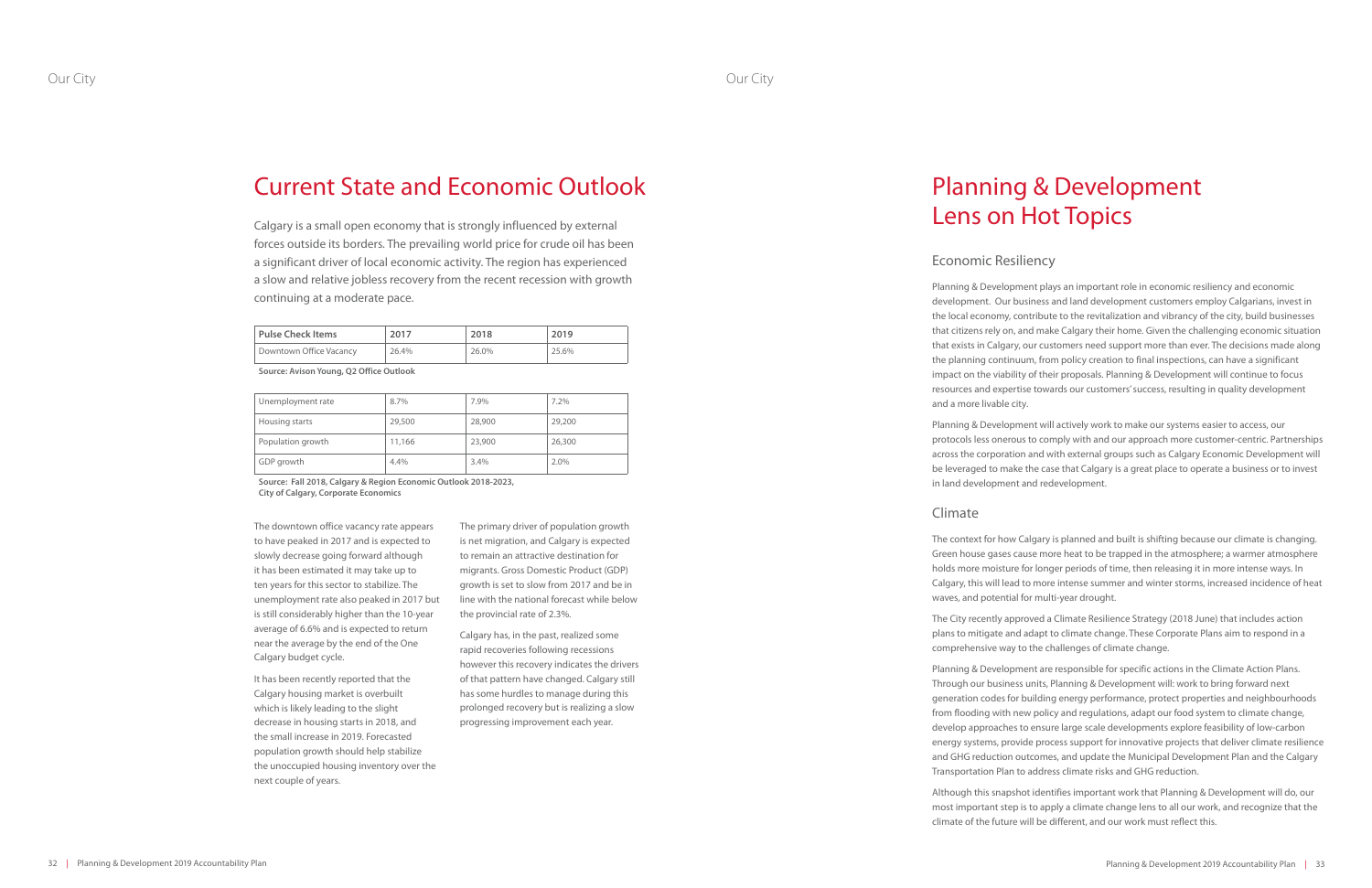#### Cannabis

In response to the Federal legalization of cannabis, The City of Calgary began preparing for new cannabis businesses in 2017. To prepare for this new business type, Planning & Development created a new cannabis store use, and amended existing uses to align with federal terminology and rules. Work done in 2018, enabled customers to apply for their development permit, building permit, and business licence online, resulting in time savings for our customers as well as City staff.

A comprehensive communications strategy was developed that included, an integrated web portal, continually updated FAQ, and a live webinar to walk our customers through the application process and answer their questions. In addition, resources and tools to assist our customers online were created, such as the cannabis map and online database for customers to check if a cannabis business may be allowed at a site due to the land use designation.

A team of subject matter experts from across Planning & Development was assembled to implement these plans in preparation for legalization of cannabis. On October 17, 2018, cannabis became legal in Canada, and Calgary was the city that was looked to by municipalities from across country as the municipality that was leading stakeholder engagement, and creating new business processes and rules to enable these legal businesses.

In 2019, the federal government intends to release additional regulations to allow for edible cannabis to be sold. Land Use Bylaw amendments were proactively created in 2018, including uses and separation rules, in anticipation for the legalization of edible cannabis 2019. As the federal government rolls out their regulations for this new use, The City of Calgary, and in particular Planning & Development is well prepared to respond. Planning & Development resourcing is planned in 2019, that will work alongside our Corporate team, and will add additional uses if needed, to once again proactively respond to the federal regulations to enable and support business owners that want to sell cannabis edibles.

#### Our Changing City

Calgary is expected to grow by another 1.3 million people over the next 30 - 60 years. Growth and development needs to happen within developed communities to ensure we create a compact and sustainable city where all communities remain vibrant and continue to thrive. Census data show that, today, proportionally fewer households are composed of a 'mom, dad and kids' family and more people are living alone, as part of a couple without children, or as part of a multigenerational family. One-person households accounted for 28.2% of all households in 2016, the highest share since 1867.

Trends in the share of couples living with or without children also reflect the growing diversity of households and families in Canada. From 2011 to 2016, the number of couples living without children rose faster (+7.2%) than the number of couples with children (+2.3%). The proportion of couples living with children has been decreasing for some time. This is mostly due to population aging. As the large baby-boom generation—people born from 1946 to 1965— grows older, more and more couples are becoming empty nesters due to their children leaving home. The changing household composition will affect the demand for different types of housing forms, especially as housing affordability becomes an issue. Housing diversity is a response to our increasing and changing population.

#### Growth

The goal of strategic growth and change is to build a city of great neighbourhoods that meet the various lifestyle choices of Calgary's diverse citizens, and to promote employment areas that support economic prosperity. In 2019, Calgary Growth Strategies will continue to work towards building of an Integrated Growth Strategy with application in all areas of the city. With the New Community Growth Strategy approved by Council in 2018, the focus of 2019 will be on the development of an Established Areas Growth and Change Strategy. This Strategy is an 18-month program of work that considers 179 targeted areas within the established area of the city, and is supported by a variety of internal and external stakeholders. The intention of the program is to deliver formal recommendations to Council to implement strategic tools and investments in support of redevelopment goals. In 2019, there will also be a focus on beginning the development of a framework for a city-wide Industrial Growth Strategy that will be considered in depth in 2020. The work in new community, established and industrial areas is strategic in nature and responds to the needs of current and future Calgarians, so we can all enjoy where we live, recreate and pursue our livelihoods.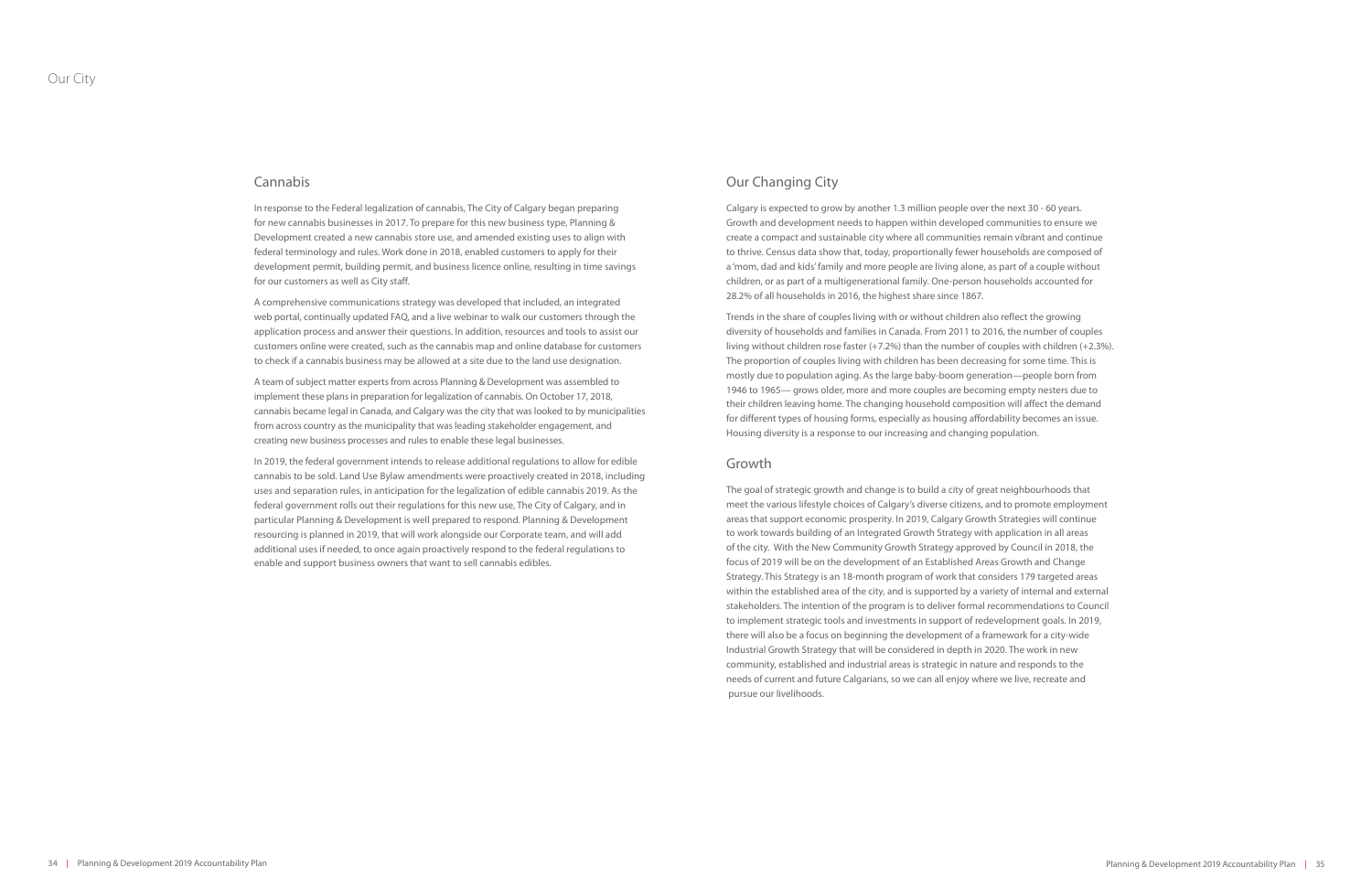## Performance Measures

The success of Planning & Development is demonstrated through measuring our performance. We strive towards always improving our processes and realizing efficiencies that translate into tangible customer and citizen benefits. The totality of our departments performance correlates directly to achieving our three key result areas: Advancing the MDP, Realizing Development, and Buildings being Safe.

Through our monthly committee structures, we monitor a series of performance measures, all of which are consolidated here for you. Note that there are different categories of measures including One Calgary measures which are reported to Council twice annually, and our internal measures which are reported on a monthly basis through our committee structure

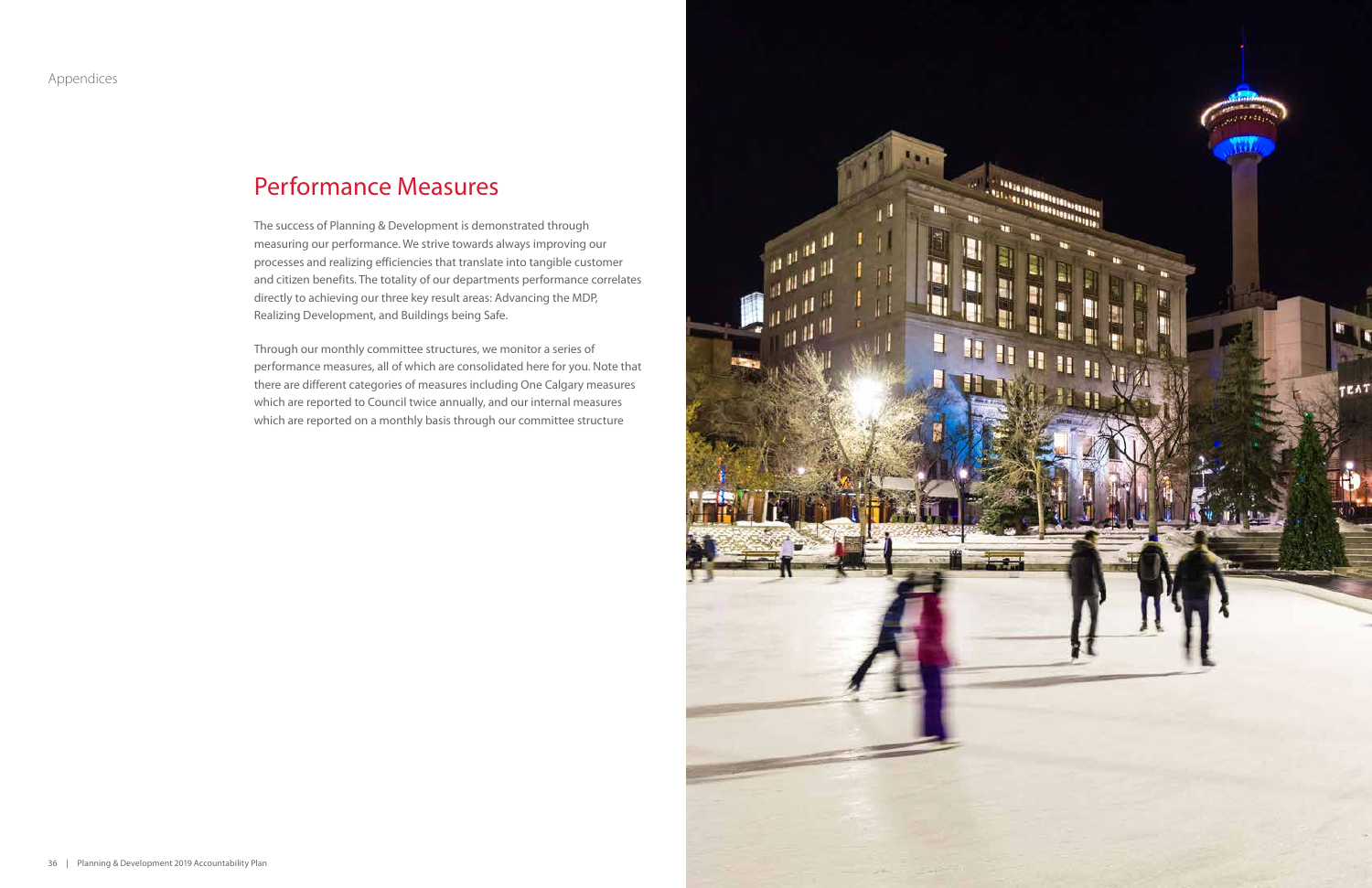| <b>Performance Measure</b>                                         |                                                                                                                                             |   | <b>Realizes</b><br><b>Development</b> | <b>Buildings</b><br>are safe |
|--------------------------------------------------------------------|---------------------------------------------------------------------------------------------------------------------------------------------|---|---------------------------------------|------------------------------|
|                                                                    | How well did we do?                                                                                                                         |   |                                       |                              |
|                                                                    | <b>One Calgary Measures:</b>                                                                                                                |   |                                       |                              |
| CPP <sub>1</sub>                                                   | Per cent of Calgary's land area addressed in local area plans completed in last four years                                                  | X |                                       |                              |
| CPP <sub>2</sub>                                                   | Per cent of MDP intensity targets reached in strategic growth areas                                                                         | X |                                       |                              |
| CPP <sub>3</sub>                                                   | Per cent of Local Area Plans that did not need amendments within four years of approval                                                     | X |                                       |                              |
| DA <sub>3</sub>                                                    | Per cent of technical development applications where decision timeline commitments were met                                                 |   | X                                     |                              |
| DA4                                                                | Percent of multidisciplinary development applications where decision timeline commitments<br>were met                                       |   | X                                     |                              |
| DA <sub>5</sub>                                                    | Percent of public facing female staff involved in decision making on development applications                                               |   | X                                     |                              |
| <b>BS1</b>                                                         | Percent of new home construction that meets building safety standards upon first-final inspection                                           |   |                                       | X                            |
| <b>BS2</b>                                                         | Percent of Residential Improvement Projects that required a single inspection                                                               |   |                                       | X                            |
| CPP <sub>6</sub>                                                   | Percentage of the municipal heritage conservation grant program utilized in the current budget cycle                                        | X |                                       |                              |
| <b>DA11</b>                                                        | Success rate at SDAB                                                                                                                        |   | Χ                                     |                              |
| CS <sub>2</sub>                                                    | Overall customer satisfaction score                                                                                                         | X | X                                     | X                            |
| CS <sub>3</sub>                                                    | Chat service levels (Customers serviced within 45 seconds for initial contact, 120 seconds for reply)                                       |   | Χ                                     | X                            |
| CS <sub>4</sub>                                                    | Average speed of service (wait times for all customers under 20 minutes)                                                                    |   | X                                     | X                            |
| PO <sub>1</sub>                                                    | Per cent of applications available online                                                                                                   | X | X                                     | X                            |
| FGC1                                                               | Comparison of actual costs by service and departments to budget                                                                             | X | X                                     | X                            |
| FGC <sub>2</sub><br>Spend rate of capital (plus on time/on budget) |                                                                                                                                             | Χ | Χ                                     | X                            |
|                                                                    | Is anyone better off?                                                                                                                       |   |                                       |                              |
|                                                                    | <b>One Calgary Measures:</b>                                                                                                                |   |                                       |                              |
| CPP4                                                               | Per cent of Calgarians that had an opportunity to participate in community planning                                                         | X |                                       |                              |
| DA <sub>1</sub>                                                    | Per cent of significant development proposals that achieve a good or excellent urban design rating<br>at the time of a recommended decision |   | X                                     |                              |
| DA <sub>2</sub>                                                    | Per cent of development agreements that have been in place for six years or less                                                            |   | Χ                                     |                              |
| <b>BS3</b>                                                         | Percent of buildings five storeys or greater and older than 10 years that submit a Building<br>Envelope Visual Inspection for review (%)    |   |                                       | Χ                            |
| PC <sub>1</sub>                                                    | Employee engagement score                                                                                                                   | X | X                                     | $\mathsf X$                  |
| PC <sub>2</sub>                                                    | Employee development budget utilization                                                                                                     |   |                                       |                              |
| PC <sub>3</sub>                                                    | PD Wellness subsidy participation                                                                                                           |   |                                       |                              |
| PC4                                                                | Departmental safety compliance                                                                                                              |   |                                       |                              |
| CS <sub>5</sub>                                                    | Participant rating of four out of 5 or better for partners in planning                                                                      |   | X                                     |                              |
| PO <sub>2</sub>                                                    | Per cent of customers applying online                                                                                                       |   | Χ                                     | Χ                            |

|                  | <b>Performance Measure</b>                                                                                                                               | <b>Advances</b><br><b>MDP</b> | <b>Realizes</b><br><b>Development</b> | <b>Buildings</b><br>are safe |
|------------------|----------------------------------------------------------------------------------------------------------------------------------------------------------|-------------------------------|---------------------------------------|------------------------------|
|                  | How much did we do?                                                                                                                                      |                               |                                       |                              |
| CPP <sub>5</sub> | Number of Municipal Heritage Designations completed (total)                                                                                              | $\times$                      |                                       |                              |
| DA6              | Number of development applications received and decisions made                                                                                           |                               | X                                     |                              |
| DA7              | Number of appeals heard                                                                                                                                  |                               | X                                     |                              |
| DA8              | Number of specialist reviews completed                                                                                                                   |                               | X                                     |                              |
| DA <sub>9</sub>  | Amount of performance securities received, closed and reduced                                                                                            |                               | X                                     |                              |
| <b>DA10</b>      | Number of concurrent applications received and decisions made                                                                                            |                               | X                                     |                              |
| BS4              | Number of inspections completed                                                                                                                          |                               |                                       | X                            |
| BS <sub>5</sub>  | Number of occupancies grants                                                                                                                             |                               |                                       | X                            |
| BS <sub>6</sub>  | Volume of building permit applications received                                                                                                          |                               |                                       | X                            |
| CS <sub>6</sub>  | Number of online applications processed                                                                                                                  |                               | X                                     | X                            |
|                  | <b>Timeline Performance</b>                                                                                                                              |                               |                                       |                              |
| DA-A             | Per cent of applications deemed complete within legislated timeframe (MGA)                                                                               | X                             | X                                     |                              |
| $DA-B$           | Per cent of key milestone commitments met in the review of development applications                                                                      |                               | X                                     |                              |
| DA-C             | Per cent of development applications where decision timeline commitments were met                                                                        |                               | X                                     |                              |
| DA-D             | Ratio of city to applicant time (monitoring measure)                                                                                                     |                               | X                                     |                              |
| BS-A             | Per cent of building permits for new low density residential dwellings issued within timeline targets                                                    |                               | X                                     | X                            |
| <b>BS-B</b>      | Per cent of improvements to commercial and multifamily developments issued within timeline targets                                                       |                               | X                                     | X                            |
| BS-C             | Percent of building permits for new commercial and multi-family projects that received permission to<br>commence construction within the timeline target |                               | X                                     | X                            |
| <b>BS-D</b>      | Per cent of Residential Improvement Project permits that are issued within timeline targets                                                              |                               | X                                     | X                            |
| <b>BS-E</b>      | Per cent of new commercial multi-family building permit applications that are issued within timeline<br>targets                                          |                               | Χ                                     | Χ                            |